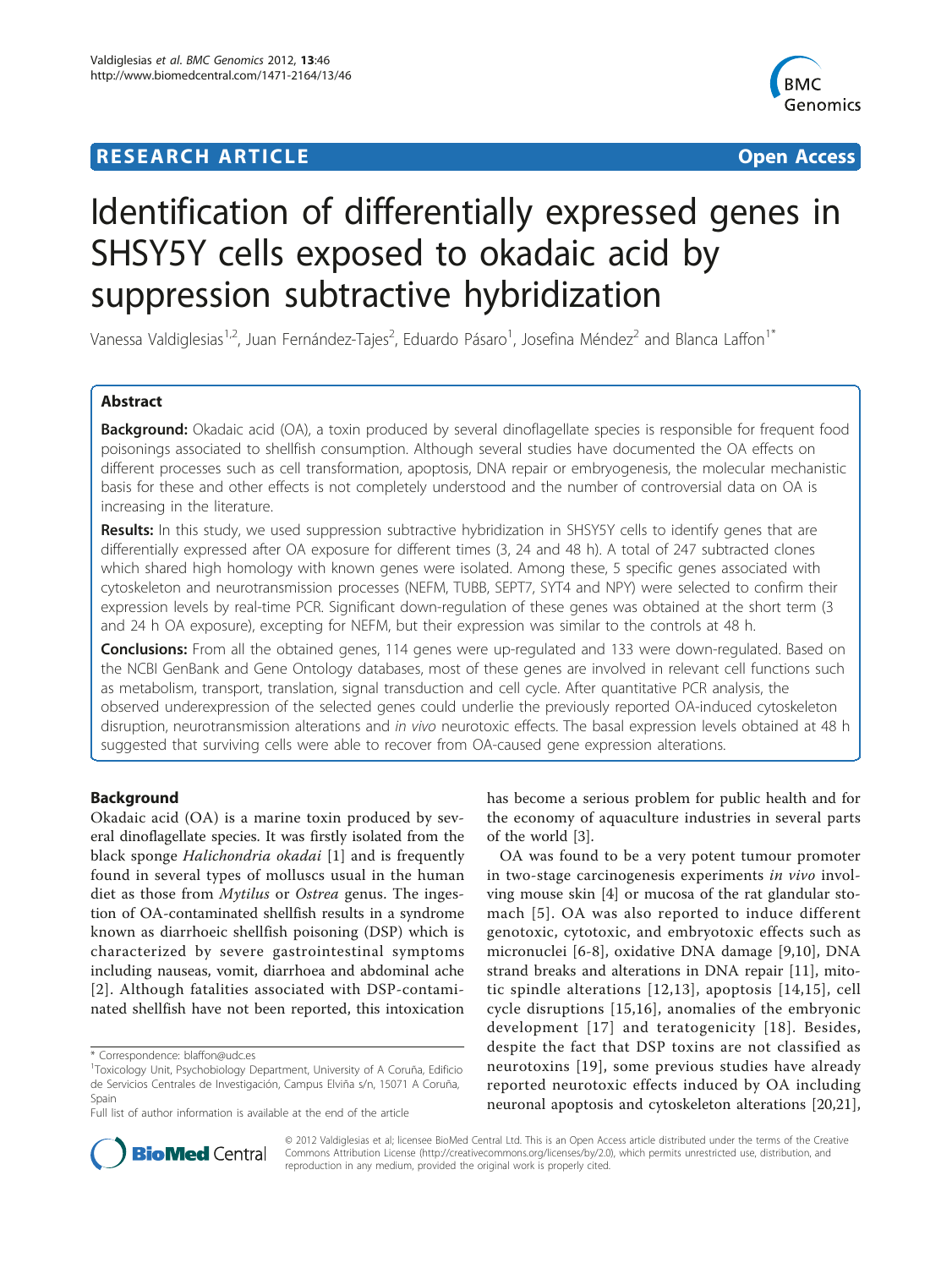deficits in spatial memory [[22\]](#page-11-0) and also cognitive deficits in rodents [[23\]](#page-11-0).

On the basis on these and other previous studies, OA represents other potential threats to human health besides DSP, even at concentrations within the nanomolar range. It is well-known that OA can inhibit specifically the serine/threonine protein phosphatases 1 (PP1) and 2A (PP2A) [[24\]](#page-11-0); the number of physiological processes in which those phosphatases are involved is immense, including regulation of glycogen metabolism and coordination of the cell cycle and gene expression [[25\]](#page-11-0). So this role of phosphatase inhibition by OA could explain most of the cell effects induced by this toxin [[26](#page-12-0)]. However the number of controversial data in the literature continues increasing and further investigations on biochemical and molecular OA action mechanisms are required since the fact that non-phosphatase targets for OA are not known does not mean that they do not exist [[3](#page-11-0)]. In fact, the existence of OA binding proteins other than phosphatases was demonstrated in several marine organisms [\[27,28\]](#page-12-0).

In this study, a suppression subtractive hybridization (SSH) approach was used to identify genes differentially expressed in SHSY5Y cells in response to OA exposure at different times (3, 24 and 48 h). Sequences obtained by SSH were used to search for homology/identity to nucleotide and protein databases. Furthermore, differential expression patterns of 5 selected genes were also studied in OA-treated SHSY5Y cells at 3, 24 and 48 h by real-time PCR.

## Methods

#### Cell culture and OA treatment

SHSY5Y cells (human neuroblastoma cell line) were obtained from the European Collection of Cell Cultures and cultured in nutrient mixture EMEM/F12 (1:1) medium with 1% non-essential aminoacids, 1% antibiotic and antimycotic solution and supplemented with 10% heat-inactivated foetal bovine serum, all from Invitrogen (Barcelona, Spain). The cells were incubated in a humidified atmosphere with 5%  $CO<sub>2</sub>$  at 37°C. OA (CAS No. 78111-17-8) was purchased from Sigma-Aldrich Co. (Madrid, Spain) and dissolved in DMSO prior use.

Flasks with approximately 90% of confluence and  $4 \times$  $10<sup>6</sup>$  cells were chosen for the experiments. For the treatments, cells were incubated at 37°C for 3, 24 or 48 h in the presence of OA (100 nM) or the control dimethylsulfoxide (DMSO) at 1% of final volume.

## Total RNA isolation and cDNA synthesis for SSH

After OA treatments, total RNA was isolated from SHSY5Y cells with TRIZOL® reagent (Invitrogen, Madrid, Spain) following the manufacturer's instructions, and then dissolved in nuclease-free water. RNA

was quantified and quality checked using the NANO-DROP™ 1000 spectrophotometer (Thermo Scientific, Madrid, Spain). One microgram of total RNA from each sample was used as template to synthesize the first strand cDNA with the SMART™ PCR cDNA Synthesis Kit (Clontech, Madrid, Spain), a method for producing high quality cDNA from a low amount of starting material [\[29](#page-12-0)]. The double stranded cDNA was amplified with the same Kit according to the manufacturer's protocol.

#### Construction of subtracted cDNA libraries

SSH was carried out with the PCR-Select™ cDNA subtraction kit (Clontech, Madrid, Spain), as described by the manufacturer. Briefly, the double stranded cDNAs obtained from the step described above were digested with the restriction enzyme RsaI to obtain blunt-ends that are necessary for adaptor ligation. cDNA subtraction was carried out in two directions for the different exposure times. The forward subtracted libraries were made with the control cells cultured for 3, 24 or 48 h as the driver and OA-exposed cells (also cultured for 3, 24 or 48 h) as the tester. These forward reaction libraries were designed to produce clones that are overexpressed or up-regulated in OA-treated cells. The reverse libraries were made in the same way, but in this case the adapter ligated cDNA from OA-exposed cells were the driver and control cells were the tester. The reverse reaction library was designed to produce clones underexpressed or down-regulated in OA-treated cells. In either case the driver cDNA was added in excess during each hybridization to remove common cDNAs by hybrid selection and leaving overexpressed and novel tester cDNA to be recovered and cloned. The subtracted cDNA fragments were then inserted into  $yT\&A^{\omega}$  cloning vector, transformed into Escherichia coli ECOS707 (strain JM109) competent cells, and plated on LB agar plates containing 100 μg/ml ampicillin, 100 μl IPTG (100 mM) and 20 µl X-gal (50 mg/ml). The yT&A<sup>®</sup> cloning vector and the E. coli ECOS707 competent cells were purchased from Yeastern Biotech. Co., Ltd., (Taipei, Taiwan). From the six libraries, a total of 384 white recombinant colonies (corresponding to four 96-well plates) were picked.

## Sequencing of the subtracted cDNA clones and bioinformatics analysis

Sequencing of all the cDNA clones from the six SSH libraries was carried out using the BigDye® Terminator v3.1 (Applied Biosystems) and an AB3730 sequencer (Applied Biosystems) at Secugen (Madrid, Spain). After excluding redundant and false-positive sequences, nucleic acid homology searches were performed against nucleotide databases at the National Center for Biotechnology Information (NCBI) using the Basic Local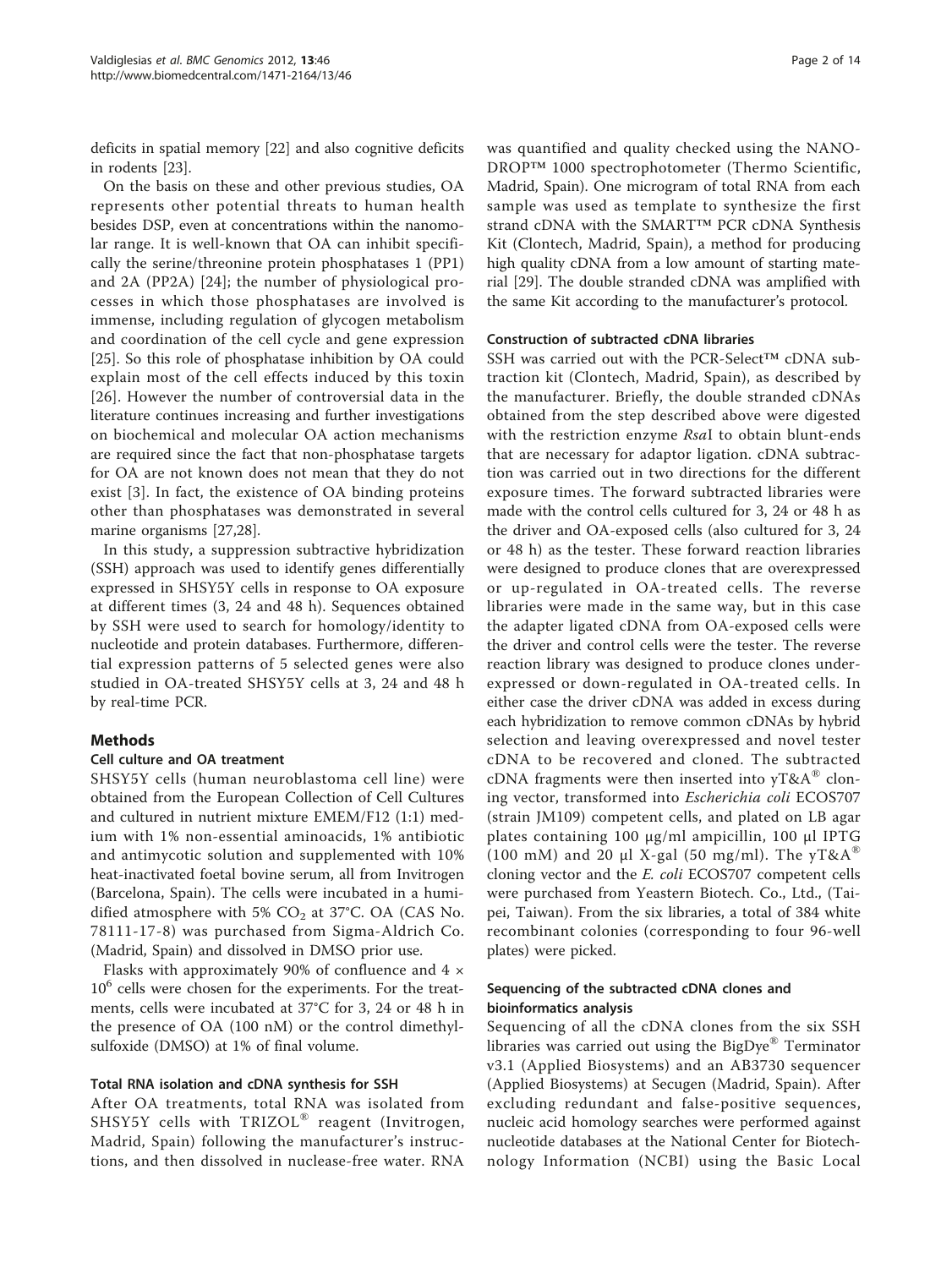Alignment Search Tool (BLASTX and BLASTN) [http://](http://www.ncbi.nlm.nih.gov/BLAST) [www.ncbi.nlm.nih.gov/BLAST](http://www.ncbi.nlm.nih.gov/BLAST) to provide gene annotation. Homologies that showed identities over 60% and E-values of less than  $1 \times E^{-10}$  with more than 100 nucleotides were considered to be significant. The differentially expressed genes identified through expression analysis were classified according to the definition of Gene Ontology (GO)<http://www.geneontology.org/> related to the aspects of biological and molecular function.

#### Differential screening of the subtracted libraries

With the aim of checking the level of background corresponding to common mRNAs in reverse and forward libraries we carried out a differential screening of subtracted libraries using the PCR select differentially screening kit (Clontech, Madrid, Spain), following the manufacturer's instructions. Briefly, PCR products from positive colonies were immobilized in nylon membranes and hybridized with forward- and reverse- probes. Those clones representing mRNAs truly differentially expressed should hybridize only with its corresponding forward-probe. Prior to hybridization forward- and reverse-probes were digested for removing adaptors. More than 90% of the clones tested resulted positive for the virtual Northern analysis (data not shown).

#### Simple gene set enrichment analysis

A simple gene set enrichment analysis was performed using FatiGO tool (Babelomics 4.2 suite, [http://babelo](http://babelomics.bioinfo.cipf.es/)[mics.bioinfo.cipf.es/\)](http://babelomics.bioinfo.cipf.es/). FatiGO takes two lists of genes and convert them into two lists of GO annotations. Then a Fisher's exact test for  $2 \times 2$  contingency tables is used to check for significant over-representation of GO annotations in one of the sets with respect to the other one. Multiple test correction is applied as a measure of control for false positives. In our case, we conducted two single gene set enrichment analysis for KEGG (Kyoto Encyclopedia of Genes and Genomes) pathways comparing our set genes from forward and reverse libraries with the rest of annotations in human genome (additional files [1](#page-11-0) and [2\)](#page-11-0).

## Quantitative PCR

Five EST identified from SSH were chosen for their specific analysis with real-time PCR. First strand synthesis was performed on 100 ng of the same total RNA samples prepared for SSH from OA-treated and control SHSY5Y cells (for 3, 24 and 48 h) using the Transcriptor First Strand cDNA Synthesis Kit (Roche). Oligonucleotide primers were designed based on the EST sequences determined for candidate differentially expressed genes using the web tool Universal ProbeLibrary (Roche) (Table 1). Quantitative PCR was run in

|  |  |  |  |  | Table 1 Primers used in real-time PCR analysis |  |  |
|--|--|--|--|--|------------------------------------------------|--|--|
|--|--|--|--|--|------------------------------------------------|--|--|

| Genes        | Primers $(5'-3')$           | Product (bp) |
|--------------|-----------------------------|--------------|
| <b>NFFM</b>  | TGCCGGCTACATAGAGAAGG        | 62           |
|              | <b>TCTCCGCCTCAATCTCCTTA</b> |              |
| <b>TUBB</b>  | CCCTCTGTGTAGTGGCCTTT        | 68           |
|              | CCAGACAACTITGTATITGGTCA     |              |
| SEPT7        | CACAATGTTCACCATTTTCAAC      | 82           |
|              | TCATTGAAGTTAATGGCAAAAGG     |              |
| SYT4         | AAAGTTGTAAGGGGCCAATTC       | 70           |
|              | ACCTCAGCTGCTACCACCAT        |              |
| <b>NPY</b>   | CGCTGCGACACTACATCAAC        | 62           |
|              | CTCTGGGCTGGATCGTTTT         |              |
| <b>TPR</b>   | CCACCGAGCGAGGTGATA          | 67           |
|              | AGAAGAAAGGCGAAGACCAGT       |              |
| ACTR         | AAGTCCCTTGCCATCCTAAAA       | 91           |
|              | ATGCTATCACCTCCCCTGTG        |              |
| <b>NM23A</b> | ACATCCATTTCCCCTCCTTC        | 92           |
|              | AGCTTCCCTCCAAACTATGATG      |              |

triplicate using LightCycler® SYBR green I Master Kit (Roche) and LightCycler® 480 Real-time PCR Detection System (Roche). The PCR conditions were 95°C for 10 s, 60°C for 10 s, and 72°C for 5 s, for 45 cycles, and final extension of 5 min. A subsequent melting temperature curve of the amplicon was performed. Efficiency of target amplification was optimised prior to running samples for each of the five primer pairs by assaying four primer concentrations (200, 150, 100 and 50 nM). The number of amplification steps required to reach the threshold cycle number (Ct) was computed using Light-Cycler software 1.5.0 (Roche). Constant Ct values were observed at a 100 nM final primer concentration for each of the primer pairs. Ct values were calculated from the standard curve, entered into the qBasePlus software [[30\]](#page-12-0) and used to generate an input file for genNorm software v3.5 [[31\]](#page-12-0). GenNorm determined the most stable reference genes out of the panel of candidate genes using expression stability analysis by pair wise correlations. Following the results of the genNorm, TPR, ACTB and NM23A genes were selected and run separately in all experiments under the same conditions. Normalised cDNA levels of each gene were calculated using qBasePlus [[30\]](#page-12-0) once the most stable reference genes were determined. The expression levels of each gene of the 3 h libraries were normalised against both TPR and ACTB, 24 h libraries genes were normalized against both ACTB and NM23A, and 48 h libraries genes were normalized against both TPR and NM23A.

#### Statistical analysis

Experimental data were expressed as mean ± standard error. Statistical analyses between groups were carried out using Student's *t*-test and a *P*-value of  $< 0.05$  was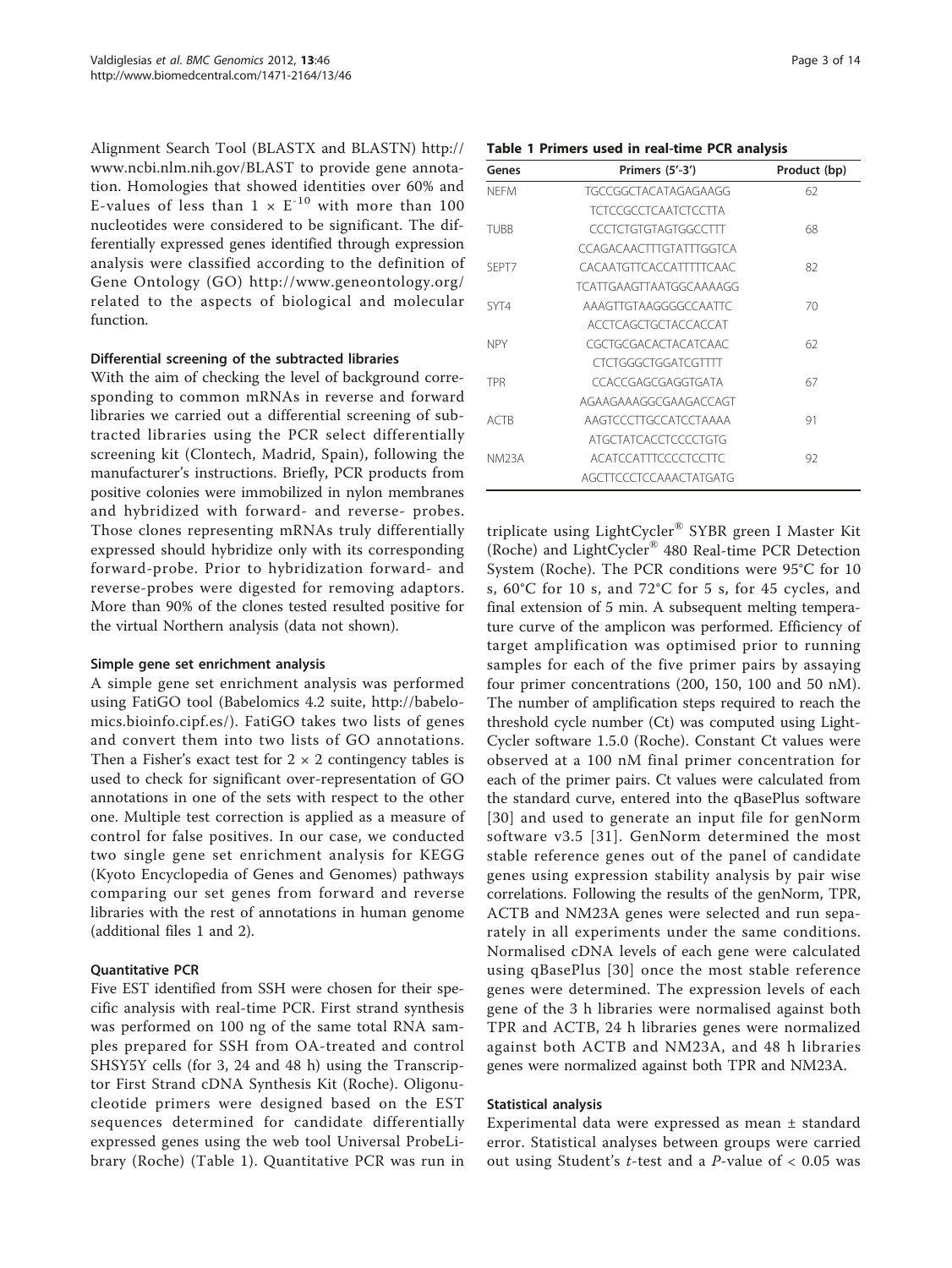considered significant. Statistical analysis was performed using the SPSS for Windows statistical package (version 16.0).

#### Results and Discussion

The human SHSY5Y neuroblastoma cell line has been extensively used as a neuron model in many neurobiological, neurochemical, and neurotoxicological studies [[32-37](#page-12-0)]. In the present study, we investigated the effects of OA, the main DSP toxin, on gene expression of SHSY5Y cells after 3, 24 and 48 h treatments.

## Identification of genes with different transcript levels in OA-exposed SHSY5Y cells

For each exposure time 2 subtracted cDNA libraries (one forward and one reverse) were obtained. We isolated a total of 114 subtracted clones from the forward libraries (Table [2](#page-4-0)) and 133 from the reverse libraries (Table [3\)](#page-6-0).

These characterized genes were associated with various functions including metabolism, signal transduction, and cytoskeleton and cell adhesion. The genes altered after the 3 h OA treatment were related to electron transport chain and redox homeostasis, signal transduction, metabolism, transcription, translation, cell cycle and apoptosis, and cytoskeleton and cell adhesion (Figure [1\)](#page-8-0). Most of these genes are apparently involved in metabolism including electron transport chain and redox homeostasis. A few studies have previously reported the OA effects on the cell metabolism. Cable et al. [\[38](#page-12-0)] observed that OA affected the heme metabolism of human hepatic cell lines. Also, Shisheva and Shechter [[39](#page-12-0)] showed that OA mimicked some of insulin bioeffects stimulating the glucose and lipid metabolism in rat adipocytes, and Tanti et al. [\[40\]](#page-12-0) found that glycolysis was stimulated and glucose transport was increased after OA treatment in mouse skeletal muscle. More recently, another study showed that OA depressed the metabolic rate of rat hepatocytes and changed glucose uptake in these cells [[41\]](#page-12-0). Related to electron transport chain, OA was previously found to induce alterations in mitochondrial membrane potential [\[42\]](#page-12-0) and increased oxidative stress in the rat brain after intracerebroventricular injection [[43\]](#page-12-0), and in different cell types in vitro [[10,](#page-11-0)[44\]](#page-12-0). The altered expression levels in genes related to cell metabolism and electron transport chain found in this study could help to explain the effects described in all these works. Besides, 8% of the genes altered after the 3 h OA treatment were related to cellular transport processes. OA was previously found to interfere in the secretion of newly synthesized proteins and exocytosis in rats [\[45](#page-12-0)]; both effects could be related to the expression alterations found in the present study.

When cells were treated with OA for 24 h, the obtained genes were also categorized into different

groups including translation, signal transduction, electron transport chain and redox homeostasis, metabolism, cell cycle and apoptosis, transcription and nuclear specific proteins, transport, and cytoskeleton and cell adhesion (Figure [2](#page-8-0)). Similar to the 3 h OA treatment, an important number of these genes are involved in metabolism including electron transport chain, but also a great percentage of genes related to translation were observed. The expression alterations found in the genes involved in processes of translation and transcription might be related to the previously reported OA-induced inhibition of protein synthesis [[45,46](#page-12-0)].

Among the genes altered after the 48 h OA treatment, most were related to signal transduction, translation, cell cycle and apoptosis, electron transport chain and redox homeostasis, metabolism, cytoskeleton and cell adhesion, transcription and nuclear specific proteins, and transport (Figure [3](#page-8-0)). Fewer genes related to metabolism and transcription were found altered at 48 h, but similarly to 24 h an important percentage of altered genes are involved in cell cycle and apoptosis. In another previous study, the gene expression alterations in mouse BALB/c3T3 cells after different OA treatment times (from 4 h to 24 days, 7.8 ng/ml) were evaluated by microarray analysis, and a total of 177 differentially expressed genes were identified [[47](#page-12-0)]. The authors focused this study on the 31 genes found to be functionally involved in cell growth and/or maintenance, and observed that numerous genes associated with cell proliferation and cell cycle progression were down-regulated after OA treatment. Several genes related to apoptotic processes, some of them involved in the mitochondrial pathway of apoptosis, were also found to be altered. On the basis of their results, they concluded that multiple molecular pathways could be involved in OA-induced proliferation inhibition and apoptosis in these cells [[47\]](#page-12-0).

Two simple gene set enrichment analysis were performed using FatiGO tool to find which cellular KEGG pathways could be affected by OA exposure in SHSY5Y cells. The results obtained for the forward libraries revealed a total of 3 KEGG pathways altered: oocyte meiosis (hsa04114, adjusted  $p$ -value = 0.003), Parkinson's disease (hsa05012, adjusted  $p$ -value = 0.035), and cell cycle (hsa04110, adjusted *p*-value = 0.003). The genes corresponding to reverse libraries were significantly associated with KEGG pathways related to: glycolysis (hsa00010, adjusted  $p$ -value = 0.044), oxidative phosphorylation (hsa00190, adjusted  $p$ -value = 0.012), Vibrio cholerae infection (hsa05110, adjusted  $p$ -value = 0.044), pathogenic Escherichia coli infection (hsa05130, adjusted  $p$ -value = 0.044), Alzheimer's disease (hsa05010, adjusted *p*-value = 0.022), and ribosome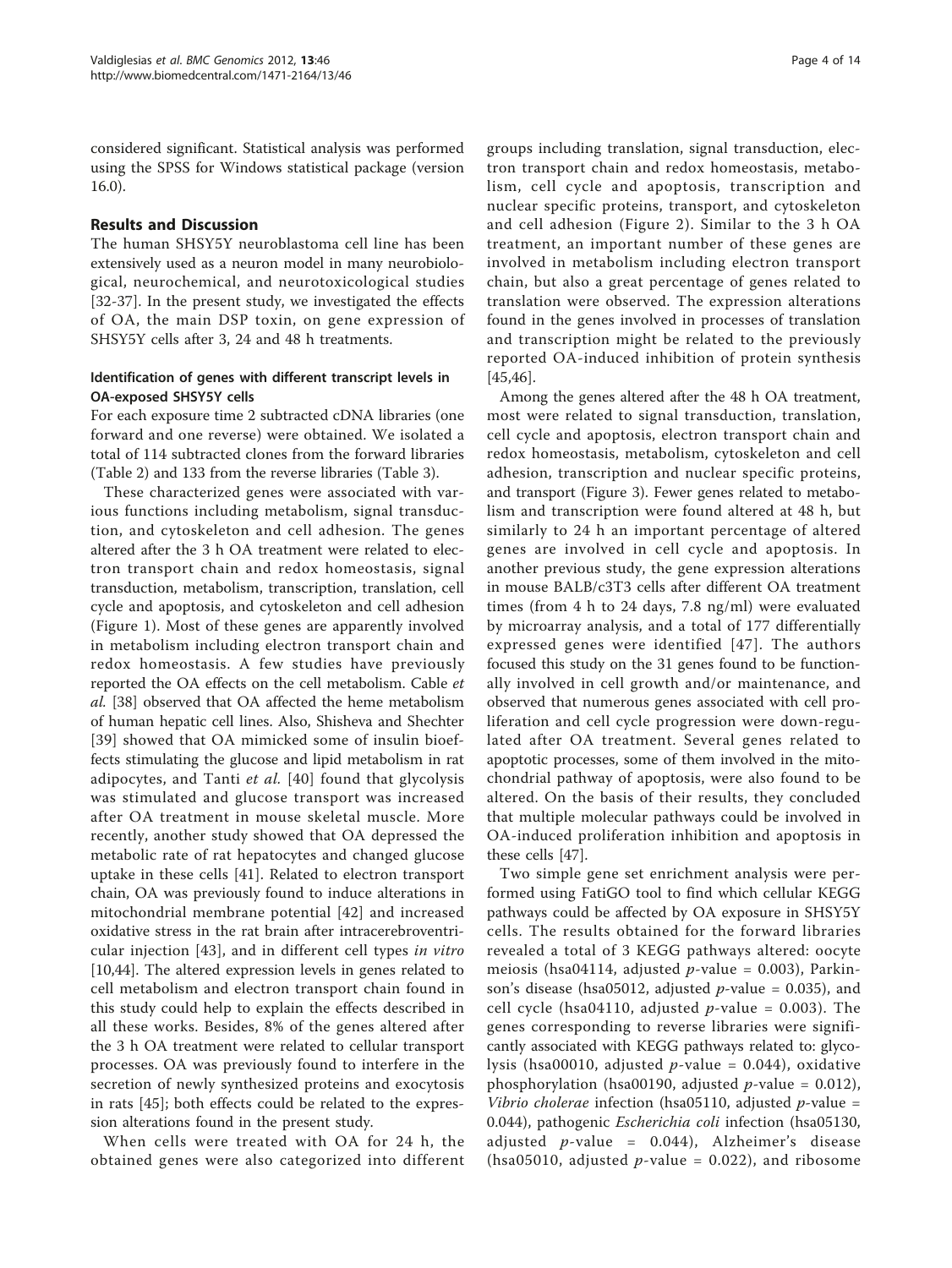#### <span id="page-4-0"></span>Table 2 cDNAs selected from all 3 forward SHH libraries.

| Gene name                                                                  | Gene Symbol                    | E-value      | Genebank No. | Number of genes          |
|----------------------------------------------------------------------------|--------------------------------|--------------|--------------|--------------------------|
| 3 h                                                                        |                                |              |              | 24                       |
| ATP synthase F0 subunit 6                                                  | ATP6                           | 2.00E-173    | XM_002345305 | $\overline{1}$           |
| 28S ribosomal RNA                                                          |                                | 1.00E-36     | NR_003287    | $3*$                     |
| B-cell receptor-associated protein 31                                      | BCAP31                         | $0.00E + 00$ | NM_005745    | 1                        |
| calmodulin 2                                                               | CALM2                          | $0.00E + 00$ | NM_001743    | 1                        |
| chromosome 6 open reading frame 125                                        | SGA-81M                        | $0.00E + 00$ | NM_032340    | 1                        |
| coiled-coil domain containing 56                                           | CCDC56                         | $0.00E + 00$ | NM_001040431 | $\overline{1}$           |
| ferritin                                                                   | FTH1                           | 2.00E-30     | NM_002032    | $2*$                     |
| FSHD region gene 1 family, member B                                        | FRG1B                          | $0.00E + 00$ | NR_003579    | 1                        |
| H2A histone family, member Z                                               | H <sub>2</sub> AF <sub>Z</sub> | 8.00E-153    | NM_002106    | 1                        |
| H3 histone, family 3A                                                      | H3F3A                          | 1.00E-163    | NM_002107    | 1                        |
| lysosomal protein transmembrane 4 alpha                                    | LAPTM4A                        | $0.00E + 00$ | NM_014713    | 1                        |
| mitochondrial ribosomal protein L42                                        | MRPL42                         | $0.00E + 00$ | NM_172178    | 1                        |
| fascin                                                                     | FSCN1                          | 3.00E-29     | AAH07539     | 1                        |
| nerve growth factor receptor                                               | TNFRSF16                       | 6.00E-142    | NM_206915    | 1                        |
| phosphoserine phosphatase                                                  | <b>PSPH</b>                    | 2.00E-139    | NM_004577    | 1                        |
| regulator of G-protein signaling 5                                         | RGS5                           | $0.00E + 00$ | NM_003617    | 1                        |
| small nuclear ribonucleoprotein D3                                         | SNRPD3                         | $0.00E + 00$ | NM_004175    | 1                        |
| superoxide dismutase 1                                                     | SOD <sub>1</sub>               | $0.00E + 00$ | NM_000454    | 1                        |
| SWI/SNF related, matrix associated, actin dependent regulator of chromatin | SMARCE1                        | $0.00E + 00$ | NM_003079    | 1                        |
| ubiquitin C                                                                | <b>UBC</b>                     | 5.00E-39     | NM_021009    | 1                        |
| Unknown genes                                                              |                                |              |              | 1                        |
| 24 h                                                                       |                                |              |              | 47                       |
| calcyclin binding protein                                                  | <b>CACYBP</b>                  | $0.00E + 00$ | NM_014412    | $\overline{\phantom{a}}$ |
| 28S ribosomal RNA                                                          |                                | 1.00E-36     | NR_003287    | $2*$                     |
| calmodulin 2                                                               | CALM2                          | $0.00E + 00$ | NM_001743    | $\mathbf{1}$             |
| casein kinase 1                                                            | CSNK1A1                        | $0.00E + 00$ | NM_001892    | $\mathbf{1}$             |
| chromosome 14 open reading frame 147                                       | <b>SSSPTA</b>                  | 9.00E-93     | NM_138288    | $\mathbf{1}$             |
| claudin domain containing 1                                                | CLDND1                         | $0.00E + 00$ | NM_019895    | $\mathbf{1}$             |
| early growth response 1                                                    | EGR1                           | $0.00E + 00$ | NM_001964    | $\mathbf{1}$             |
| ferritin                                                                   | FTL.                           | 6.00E-161    | NM_000146    | 1                        |
| glutamate-ammonia ligase (glutamine synthetase)                            | GLUL                           | $0.00E + 00$ | NM_002065    | $3*$                     |
| glyceraldehyde-3-phosphate dehydrogenase                                   | <b>GAPDH</b>                   | $0.00E + 00$ | NM_002046    | 1                        |
| GTP binding protein overexpressed in skeletal muscle                       | <b>GEM</b>                     | $0.00E + 00$ | NM_181702    | $2*$                     |
| heat shock 70 kDa protein 8                                                | HSPA8                          | $0.00E + 00$ | NM_006597    | $\mathbf{1}$             |
| heat shock protein 90 kDa alpha (cytosolic)                                | HSP90AA1                       | $0.00E + 00$ | NM_005348    | 1                        |
| integrator complex subunit 6                                               | INTS6                          | $0.00E + 00$ | NM_001039937 | $\mathbf{1}$             |
| mab-21-like 1                                                              | MAB21L1                        | $0.00E + 00$ | NM_005584    | $\mathbf{1}$             |
| methionine adenosyltransferase II, beta                                    | MAT2B                          | 9.00E-153    | NM_182796    | $\mathbb{1}$             |
| mitochondrial ribosomal protein L42                                        | MRPL42                         | $0.00E + 00$ | NM_014050    | $\mathbb{1}$             |
| NADH dehydrogenase (ubiquinone) 1                                          | NDUFAB1                        | $0.00E + 00$ | NM_005003    | $\mathbb{1}$             |
| neurofilament, medium polypeptide                                          | <b>NEFM</b>                    | $0.00E + 00$ | NM_005382    | $\mathbb{1}$             |
| nudix-type motif 5                                                         | NUDT5                          | $0.00E + 00$ | NM_014142    | $\mathbb{1}$             |
| pituitary tumor-transforming 1                                             | PTTG1                          | $0.00E + 00$ | NM 004219    | $\mathbb{1}$             |
| polo-like kinase 1                                                         | PLK1                           | 5.00E-103    | NM_005030    | $\mathbb{1}$             |
| ribosomal protein L15                                                      | RPL15                          | $0.00E + 00$ | NM_002948    | $\mathbb{1}$             |
| ribosomal protein L23a                                                     | RPL23A                         | $0.00E + 00$ | NM_000984    | $\mathbb{1}$             |
| RNA binding motif protein 7                                                | RBM7                           | 3.00E-111    | NM_016090    | $\mathbf{1}$             |
| shisa homolog 2                                                            | SHISA2                         | $0.00E + 00$ | NM_001007538 | $\mathbf{1}$             |
| cytochrome b                                                               | <b>CYTB</b>                    | $0.00E + 00$ | XR_078322    | $\mathbf{1}$             |
| SNF2 histone linker PHD RING helicase                                      | SHPRH                          | $0.00E + 00$ | NM_001042683 | $\mathbf{1}$             |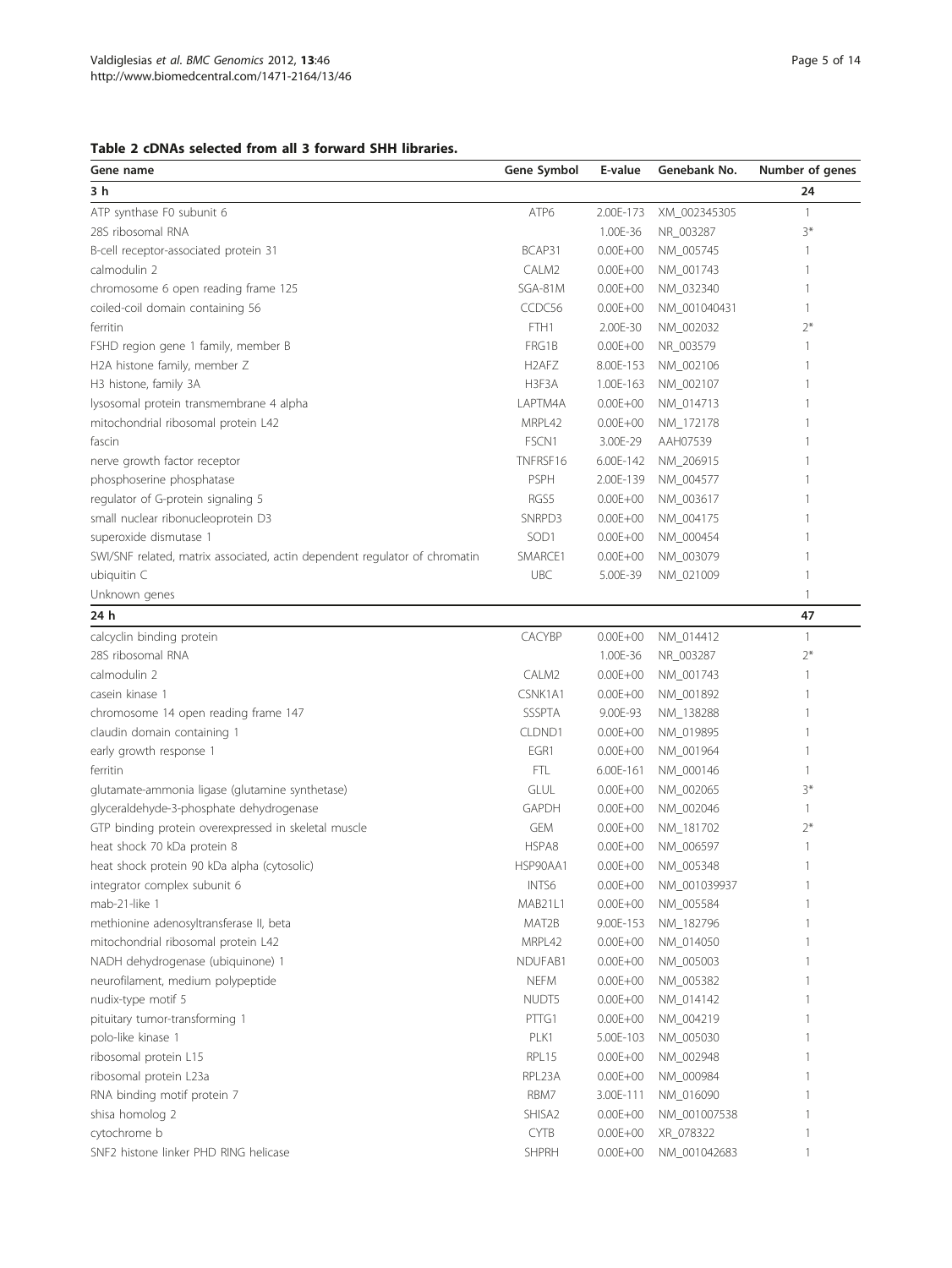#### Table 2 cDNAs selected from all 3 forward SHH libraries. (Continued)

| TAF9 RNA polymerase II, TATA box binding protein (TBP)-associated factor | TAF9           | $0.00E + 00$ | NM_003187    | $\mathbf{1}$ |
|--------------------------------------------------------------------------|----------------|--------------|--------------|--------------|
| Tax1 (human T-cell leukemia virus type I) binding protein 1              | TAX1BP1        | $0.00E + 00$ | NM_006024    | 1            |
| triosephosphate isomerase 1                                              | TPI1           | $0.00E + 00$ | NM_000365    | $2*$         |
| Unknown genes                                                            |                |              |              | 11           |
| 48 h                                                                     |                |              |              | 43           |
| actin, beta                                                              | <b>ACTB</b>    | $0.00E + 00$ | NM 001101    | 3            |
| adenylate kinase domain containing 1                                     | AKD1           | $0.00E + 00$ | NM 145025    |              |
| ADP-ribosylation factor-like 6 interacting protein 1                     | ARL6IP1        | $0.00E + 00$ | NM 015161    |              |
| CD58 molecule                                                            | CD58           | $0.00E + 00$ | NR_026665    | 1            |
| clusterin                                                                | CLU            | $0.00E + 00$ | NM 203339    | 1            |
| cyclin-dependent kinase inhibitor 1C                                     | CDKN1C         | $0.00E + 00$ | NM_000076    | 1            |
| cytochrome c oxidase subunit III                                         | MT-CO3         | 6.00E-76     | XM_002342023 | $3*$         |
| family with sequence similarity 32                                       | FAM32A         | $0.00E + 00$ | NM_014077    |              |
| ferritin                                                                 | <b>FTL</b>     | $0.00E + 00$ | NM_000146    | 1            |
| glutamate-ammonia ligase                                                 | GLUL           | $0.00E + 00$ | NM_002065    |              |
| metallothionein 1X                                                       | MT1X           | 2.00E-128    | NM_005952    | 1            |
| metastasis associated lung adenocarcinoma transcript                     | MALAT1         | $0.00E + 00$ | NR_002819    | $6*$         |
| microtubule-associated protein                                           | MAPRE2         | $0.00E + 00$ | NM_014268    | 1            |
| M-phase phosphoprotein 8                                                 | MPHOSPH8       | $0.00E + 00$ | NM_017520    | 1            |
| nudix -type motif 5                                                      | NUDT5          | $0.00E + 00$ | NM_014142    | 1            |
| prostaglandin reductase 1                                                | PTGR1          | $0.00E + 00$ | NM_012212    |              |
| serine incorporator 3                                                    | SERINC3        | $0.00E + 00$ | NM_198941    | 1            |
| cytochrome b                                                             | <b>CYTB</b>    | $0.00E + 00$ | XR_078322    |              |
| solute carrier family 25                                                 | SLC25A4        | $0.00E + 00$ | NM_001151    | 1            |
| S-phase kinase-associated protein 1                                      | SKP1           | $0.00E + 00$ | NM_170679    |              |
| TIMP metallopeptidase inhibitor 3                                        | TIMP3          | 3.00E-86     | NM_000362    | 1            |
| transcription elongation factor B (SIII)                                 | TCEB1          | 3.00E-139    | NM_005648    |              |
| translocase of outer mitochondrial membrane 5                            | TOMM5          | $0.00E + 00$ | NM_001001790 | 1            |
| tubulin, beta 2C                                                         | TUBB2C         | 2.00E-120    | NM_006088    |              |
| tubulin, delta 1                                                         | TUBD1          | 2.00E-81     | NM_016261    |              |
| tumor necrosis factor, alpha-induced protein 6                           | <b>TNFAIP6</b> | $0.00E + 00$ | NM_007115    |              |
| tyrosine 3-monooxygenase/tryptophan 5-monooxygenase activation protein   | YWHAB          | 8.00E-110    | NM 003404    |              |
| Unknown genes                                                            |                |              |              | 7            |

\*Only one GenBank identity accession number and the highest Blastp E-value were given here because of the table capacity limitation.

(hsa03010, adjusted  $p$ -value < 0.001). Since most effects of OA come from binding to PP1 and PP2A, a possible explanation for the altered pathways could be the protein phosphatases inhibition induced by this toxin. In fact, inhibition of PP2A by OA has been previously demonstrated to increase tau phosphorylation, a pathological hallmark of Alzheimer's disease, in SHSY5Y cells [[48\]](#page-12-0).

Since OA was previously reported to induce several neurotoxic effects in mammalian cells [\[20-23\]](#page-11-0) but the underlying mechanisms are still unknown, five specific genes associated with important neuronal structures and functions such as cytoskeleton and neurotransmission, were selected to confirm their expression levels in SHSY5Y cells by real-time PCR. Results obtained from these analyses are shown in Table [4.](#page-8-0)

#### NEFM, TUBB2A and SEPT7 expression: OA effects on neuronal cytoskeleton

The key role of cytoskeletal organization in several important neural processes such as neurite outgrowth [[49\]](#page-12-0), synaptogenesis [[50\]](#page-12-0), structural polarity and neuronal shape [\[51\]](#page-12-0), axonal transport [[52](#page-12-0)], and neurotransmitter release [\[53\]](#page-12-0) has been characterized. Cell shape and structural polarity are lost in neurodegenerative diseases and neural aging [[54,55](#page-12-0)].

OA was previously reported to induce several cytoskeleton alterations in different cell systems [[56,57\]](#page-12-0). It has been hypothesized that these alterations could be due to different mechanisms that involve disruption of F-actin and ⁄or hyperphosphorylation and activation of kinases that stimulate tight junction disassembly, but the exact molecular mechanism has not been elucidated yet [[3\]](#page-11-0).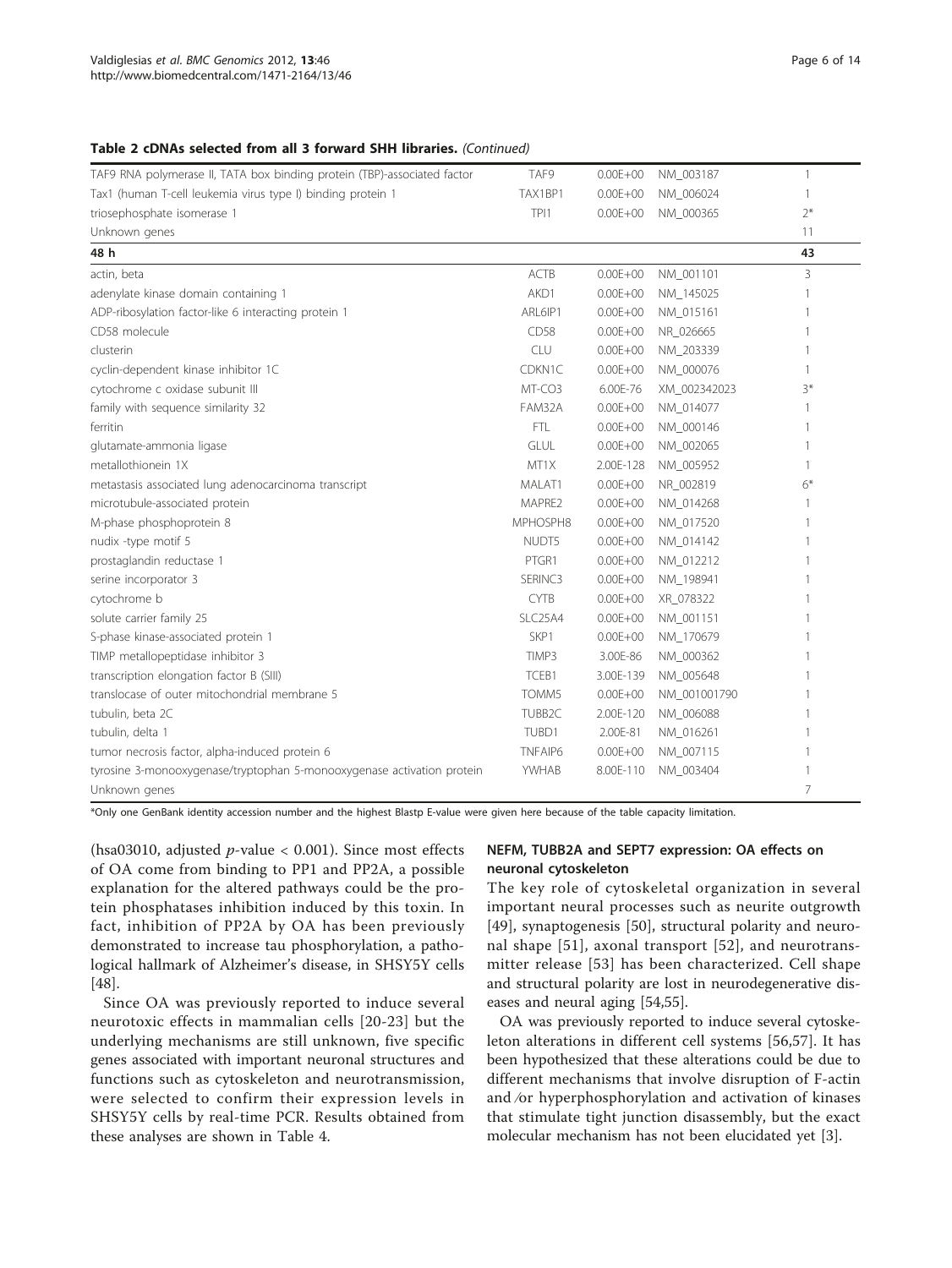<span id="page-6-0"></span>

| Table 3 cDNAs selected from all 3 reverse SHH libraries. |  |  |  |
|----------------------------------------------------------|--|--|--|
|----------------------------------------------------------|--|--|--|

| Gene name                                          | Gene Symbol        | E-value      | Genebank No. | Number of genes |
|----------------------------------------------------|--------------------|--------------|--------------|-----------------|
| 3 h                                                |                    |              |              | 35              |
| ferritin                                           | <b>FTL</b>         | $0.00E + 00$ | NM_000146    | 1               |
| phosphoglycerate kinase 1                          | PGK1               | $0.00E + 00$ | NM_000291    | 1               |
| SMT3 suppressor of mif two 3 homolog 2             | SUMO <sub>2</sub>  | 5.00E-115    | NM_001005849 |                 |
| ribosomal protein S14                              | RPS14              | 2.00E-52     | NM_001025071 |                 |
| ATPase                                             | ATP6V0B            | 1.00E-47     | NM_001039457 |                 |
| tubulin, beta 2A                                   | TUBB2A             | 2.00E-27     | NM_001069    |                 |
| actin, beta                                        | <b>ACTB</b>        | $0.00E + 00$ | NM_001101    |                 |
| yippee-like 5                                      | YPEL5              | 3.00E-47     | NM_001127401 |                 |
| translation elongation factor                      | EEF1A1             | $0.00E + 00$ | NM_001402    |                 |
| early growth response 1                            | EGR1               | $0.00E + 00$ | NM_001964    |                 |
| glyceraldehyde-3-phosphate dehydrogenase           | <b>GAPDH</b>       | $0.00E + 00$ | NM_002046    |                 |
| proteasome 26S subunit, ATPase, 5                  | PSMC5              | $0.00E + 00$ | NM_002805    |                 |
| signal sequence receptor, alpha                    | SSR1               | 1.00E-130    | NM_003144    |                 |
| protein disulfide isomerase family A, member 6     | PDIA6              | $0.00E + 00$ | NM_005742    | 1               |
| malate dehydrogenase                               | MDH1               | $0.00E + 00$ | NM_005917    | $2*$            |
| ubiquinol-cytochrome c reductase                   | <b>UQCRH</b>       | $0.00E + 00$ | NM_006004    | 1               |
| translocase of inner mitochondrial membrane        | TIMM17A            | $0.00E + 00$ | NM_006335    | 1               |
| heat shock 70 kDa protein 8                        | HSPA8              | $0.00E + 00$ | NM_006597    | $2*$            |
| peroxiredoxin 3                                    | PRDX3              | $0.00E + 00$ | NM_006793    | 1               |
| Sec61 beta subunit                                 | SEC61B             | $0.00E + 00$ | NM_006808    |                 |
| CD24 molecule                                      | CD24               | $0.00E + 00$ | NM_013230    |                 |
| striatin, calmodulin binding protein 3             | STRN3              | $0.00E + 00$ | NM_014574    |                 |
| nucleolar protein 11                               | NOL <sub>11</sub>  | 6.00E-158    | NM_015462    |                 |
| cleavage and polyadenylation factor subunit        | PCF11              | $0.00E + 00$ | NM_015885    |                 |
| zinc finger, CCHC domain                           | ZCCHC17            | 3.00E-138    | NM_016505    |                 |
| homolog 2, suppressor of mek1                      | SMEK <sub>2</sub>  | $0.00E + 00$ | NM_020463    |                 |
| 5-azacytidine induced 2                            | AZI2               | 2.00E-161    | NM_022461    |                 |
| anaphase promoting complex subunit 13              | ANAPC13            | 2.00E-94     | NR_024401    |                 |
| cytochrome c oxidase subunit II                    | MT-CO <sub>2</sub> | 4.00E-150    | XR_078889    | 1               |
| NADH dehydrogenase subunit 4                       | MT-ND4             | 7.00E-54     | ADG46850     | 1               |
| Unknown genes                                      |                    |              |              | 3               |
| 24 h                                               |                    |              |              | 44              |
| cholinergic receptor, nicotinic, alpha 3           | CHRNA3             | $0.00E + 00$ | NM_000743    | $\mathbf{1}$    |
| ribosomal protein L3                               | RPL3               | $0.00E + 00$ | NM_000967    | 1               |
| ribosomal protein S6                               | RPS6               | $0.00E + 00$ | NM_001010    | 1               |
| actin, beta                                        | ACTB               | $0.00E + 00$ | NM_001101    |                 |
| casein kinase 2                                    | CSNK2B             | 4.00E-176    | NM_001320    |                 |
| eukaryotic translation elongation factor 1 alpha 1 | EEF1A1             | $0.00E + 00$ | NM_001402    |                 |
| calmodulin 2                                       | CALM2              | $0.00E + 00$ | NM_001743    | $4*$            |
| septin 7                                           | SEPT7              | $0.00E + 00$ | NM_001788    |                 |
| LIM domain only 1 (rhombotin 1)                    | LMO1               | $0.00E + 00$ | NM_002315    |                 |
| proteasome beta type, 6                            | PSMB6              | $0.00E + 00$ | NM_002798    |                 |
| signal recognition particle 9 kDa                  | SRP9               | $0.00E + 00$ | NM_003133    |                 |
| translocated promoter region                       | <b>TPR</b>         | $0.00E + 00$ | NM_003292    |                 |
| regulator of G-protein signaling 5                 | RGS5               | $0.00E + 00$ | NM_003617    |                 |
| NADH dehydrogenase Fe-S protein 2                  | NDUFS2             | $0.00E + 00$ | NM_004550    |                 |
| myeloid/lymphoid or mixed-lineage leukemia         | MLLT11             | 4.00E-143    | NM_006818    |                 |
| stathmin-like 2                                    | STMN2              | $0.00E + 00$ | NM_007029    |                 |
| component of oligomeric golgi complex 4            | COG4               | $0.00E + 00$ | NM_015386    |                 |
| RNA-binding region containing 3                    | RNPC3              | $0.00E + 00$ | NM_017619    |                 |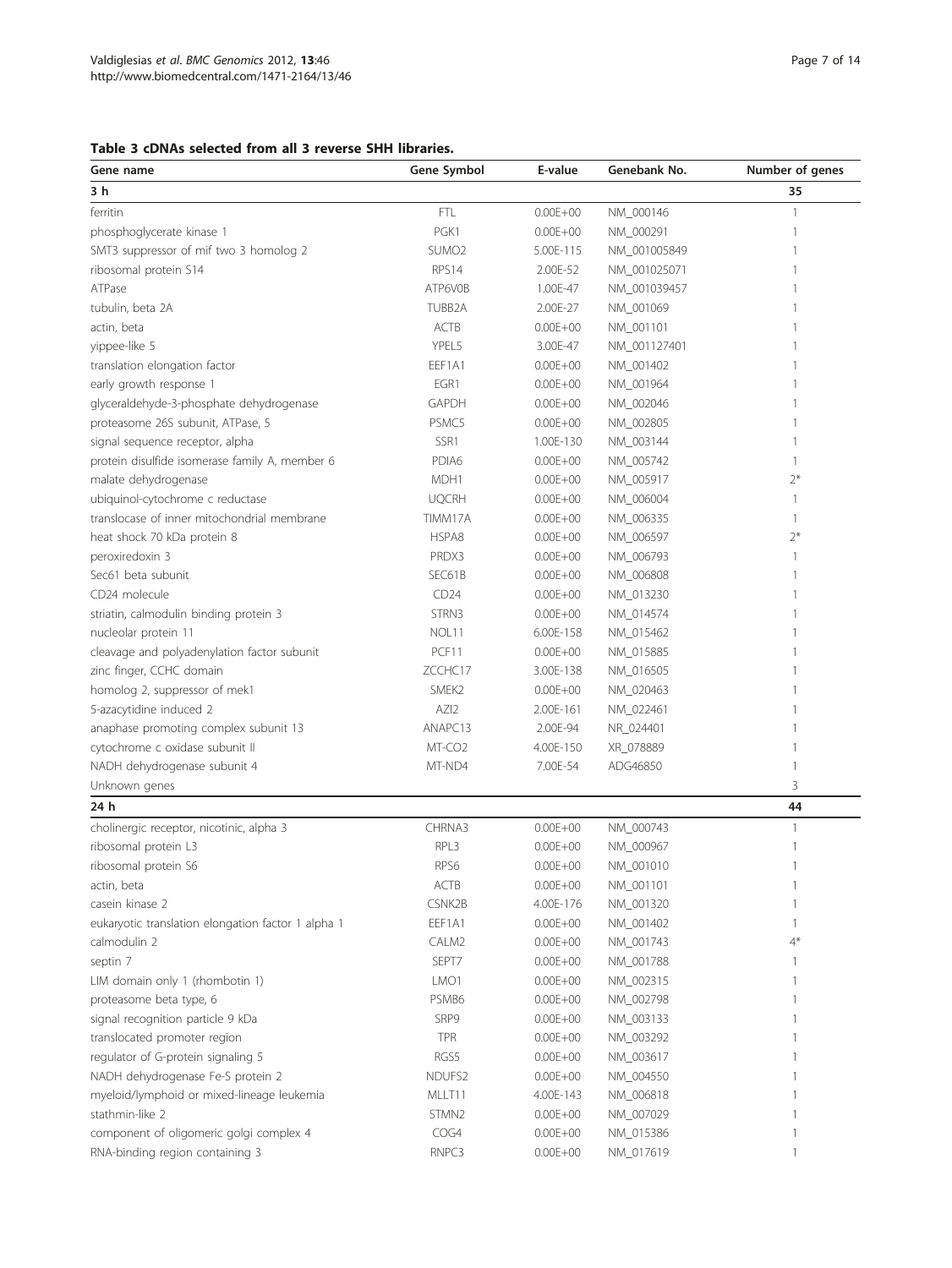## Table 3 cDNAs selected from all 3 reverse SHH libraries. (Continued)

| zinc finger, matrin type 5                   | ZMAT5              | $0.00E + 00$ | NM_019103    | $\overline{1}$ |
|----------------------------------------------|--------------------|--------------|--------------|----------------|
| synaptotagmin IV                             | SYT4               | $0.00E + 00$ | NM_020783    | $2*$           |
| non-metastatic cells 1, protein NM23A        | NM23A              | $0.00E + 00$ | NM_198175    | -1             |
| cytochrome c oxidase subunit III             | MT-CO3             | $0.00E + 00$ | XM_002342023 | $4*$           |
| ATP synthase F0 subunit 6                    | MT-ATP6            | $0.00E + 00$ | XM_002345305 | $4*$           |
| cytochrome c oxidase subunit II              | MT-CO <sub>2</sub> | 5.00E-149    | XR_078889    | 7*             |
| NADH dehydrogenase subunit 4                 | MT-ND4             | $0.00E + 00$ | XR_078993    | 1              |
| Unknown genes                                |                    |              |              | 2              |
| 48 h                                         |                    |              |              | 54             |
| glutathione S-transferase                    | GSTP1              | $0.00E + 00$ | NM_000852    | $\mathbf{1}$   |
| neuropeptide Y                               | <b>NPY</b>         | $0.00E + 00$ | NM_000905    | $\mathbf{1}$   |
| ribosomal protein L3                         | RPL3               | 8.00E-120    | NM_000967    | $2*$           |
| ribosomal protein L4                         | RPL4               | $0.00E + 00$ | NM_000968    |                |
| ribosomal protein L27a                       | RPL27A             | $0.00E + 00$ | NM_000990    |                |
| ribosomal protein L31                        | RPL31              | 1.00E-175    | NM_000993    |                |
| ribosomal protein S4                         | RPS4X              | $0.00E + 00$ | NM_001007    |                |
| chromosome 5 open reading frame 13           | C5orf13            | 3.00E-85     | NM_001142478 |                |
| adenylate kinase 2                           | AKA2               | 7.00E-127    | NM_001625    | 1              |
| calmodulin 2                                 | CALM2              | $0.00E + 00$ | NM_001743    | $4*$           |
| translation initiation factor 4E             | EIF4E              | $0.00E + 00$ | NM_001968    |                |
| lactate dehydrogenase B                      | <b>LDHB</b>        | $0.00E + 00$ | NM_002300    | 1              |
| NADH dehydrogenase (ubiquinone) 1            | NDUFC1             | 2.00E-100    | NM_002494    | 1              |
| signal recognition particle 9 kDa            | SRP9               | $0.00E + 00$ | NM_003133    | $2*$           |
| regulator of G-protein signaling 5           | RGS5               | 2.00E-68     | NM_003617    | $4*$           |
|                                              | DNAJC25-GNG10      |              |              |                |
| DNAJC25-GNG10 readthrough transcript         |                    | 2.00E-166    | NM_004125    | 1              |
| guanine nucleotide binding protein           | G protein          | $0.00E + 00$ | NM_004126    |                |
| sperm associated antigen 7                   | SPAG7              | $0.00E + 00$ | NM_004890    |                |
| heat shock protein 90 kDa                    | HSP90AA1           | 2.00E-166    | NM_005348    |                |
| chaperonin containing TCP1, subunit 3        | CCT <sub>3</sub>   | $0.00E + 00$ | NM_005998    |                |
| ATP synthase                                 | ATP5L              | 9.00E-140    | NM_006476    |                |
| mortality factor 4 like 1                    | MORF4L1            | 5.00E-96     | NM_006791    |                |
| myeloid/lymphoid or mixed-lineage leukemia   | MLLT11             | $0.00E + 00$ | NM_006818    |                |
| transmembrane emp24-like trafficking protein | TMED10             | $0.00E + 00$ | NM_006827    |                |
| dickkopf homolog 1                           | DKK1               | 4.00E-70     | NM_012242    |                |
| signal peptidase complex subunit 1           | SPCS1              | $0.00E + 00$ | NM_014041    |                |
| mitochondrial ribosomal protein L42          | MRPL42             | 5.00E-142    | NM_014050    | 1              |
| HIG1 hypoxia inducible domain family         | HIGD1A             | $0.00E + 00$ | NM_014056    | 1              |
| signal peptidase complex subunit 2           | SPCS <sub>2</sub>  | $0.00E + 00$ | NM_014752    | 1              |
| mitochondrial ribosomal protein S7           | MRPS7              | 4.00E-156    | NM_015971    | 1              |
| splicing factor 3B                           | SF3B14             | $0.00E + 00$ | NM_016047    |                |
| hematological and neurological expressed 1   | HN <sub>1</sub>    | 5.00E-168    | NM_016185    |                |
| transmembrane protein 9                      | TMEM9              | $0.00E + 00$ | NM_016456    |                |
| chromosome 20 open reading frame 3           | APMAP              | $0.00E + 00$ | NM_020531    |                |
| synaptotagmin IV                             | SYT4               | $0.00E + 00$ | NM_020783    |                |
| ribosomal protein L41                        | RPL41              | $0.00E + 00$ | NM_021104    |                |
| transmembrane protein 167A                   | TMEM167A           | $0.00E + 00$ | NM_174909    |                |
| tubulin, beta                                | <b>TUBB</b>        | 6.00E-101    | NM_178014    |                |
| THAP domain containing 5                     | THAP5              | 6.00E-154    | NM_182529    |                |
| K(lysine) acetyltransferase 5                | KAT5               | $0.00E + 00$ | NM_182709    |                |
| gonadotropin-releasing hormone               | GNRHR2             | $0.00E + 00$ | NR_002328    |                |
| cytochrome c oxidase subunit II              | MT-CO <sub>2</sub> | 1.00E-151    | XR_078889    | 1              |
| Unknown genes                                |                    |              |              | 4              |

\*Only one GenBank identity accession number and the highest Blastp E-value were given here because of the table capacity limitation.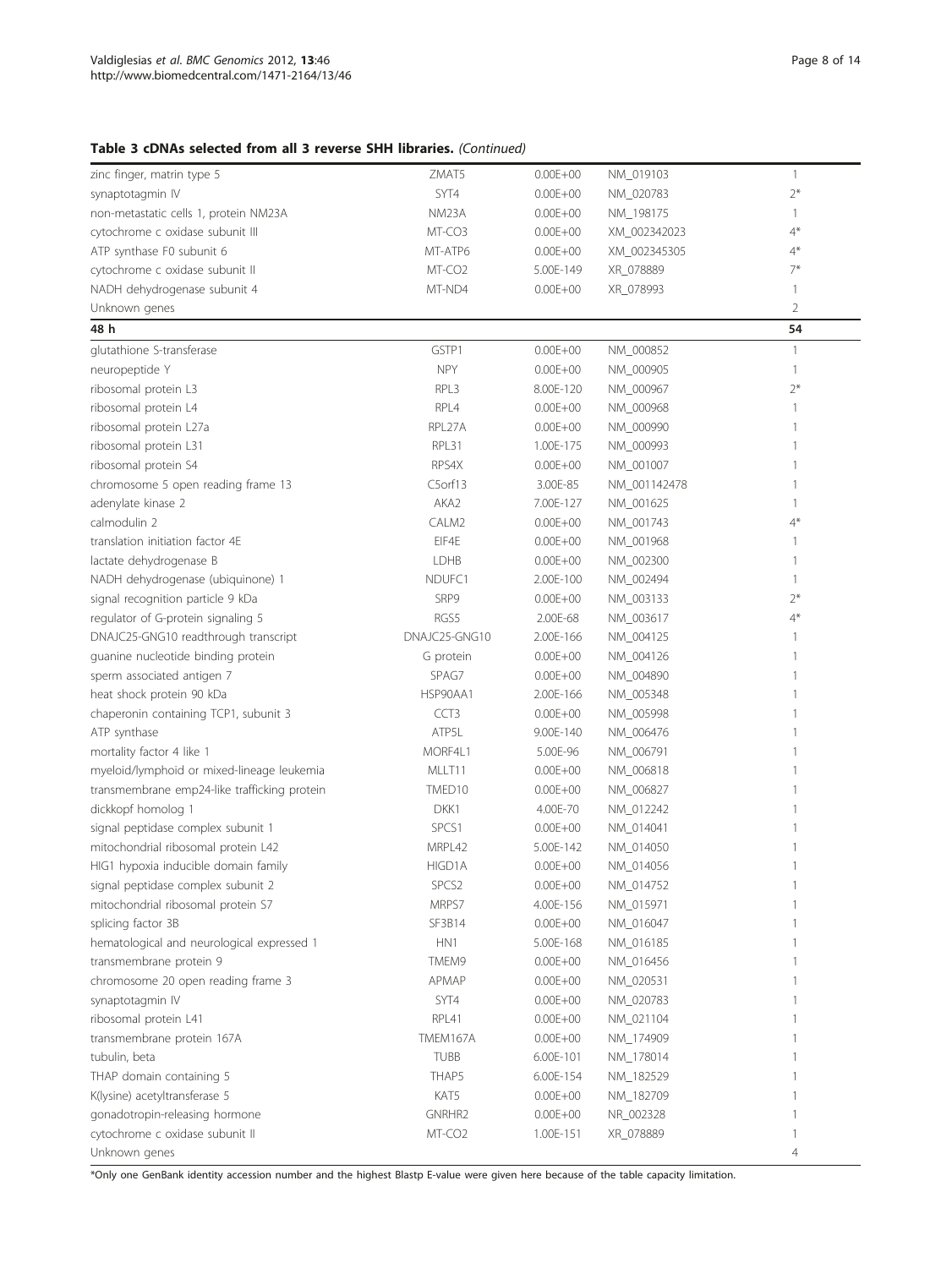<span id="page-8-0"></span>

The cytoskeleton is made up of three kinds of protein filaments: actin filaments (also called microfilaments), intermediate filaments (IF) and microtubules, and other associated proteins. NEFM is the human gene which encodes for the neurofilament medium polypeptide. Neurofilaments (NEFs) are a neuron-specific type of intermediate filament proteins (10 nm in diameter) found at especially high concentrations along the axons, where they regulate axonal diameter. NEFs consist of three proteins according to their molecular weight: light neurofilament (NEFL), medium neurofilament (NEFM), and heavy neurofilament (NEFH) [[58](#page-12-0)]. NEFM gene is often employed as a marker of neuronal differentiation [[59](#page-12-0)]. NEF protein levels are correlative to neurite outgrowth, and its gene expression is dramatically altered in neurodegenerative diseases, including Parkinson's disease and Alzheimer's disease [[60](#page-12-0)]. NEF protein levels have also been suggested as a potential biomarker in organophosphorous neurotoxicity [[36](#page-12-0)]. Furthermore, neurite outgrowth can be promoted by nerve growth factor (NGF) via the regulation of NEF gene expression and NEF protein phosphorylation [[61\]](#page-12-0). In the present study a statistically significant underexpression of this gene was found after 3 h OA treatment, but an overexpression was observed after 24 h, and no effects after 48 h, suggesting that OA deregulates NEFM expression at the short term (within at least the first 24 h), but then it stabilizes and return to control levels. It was previously described that tight coordination of the expression of neurofilament subunits is integral to the normal





development and function of the nervous system. Imbalances in their expression are implicated in the induction of neurodegeneration in which formation of neurofilamentous aggregates is central to the pathology [[62](#page-12-0)]. To our knowledge, no studies were reported before on the expression of this gene in human neuronal cells exposed to OA; nevertheless incubation of human fibroblasts [[63](#page-12-0)] or rat brain tumour cells [[64\]](#page-12-0) with OA promoted the hyperphosphorylation of major intermediate filaments (IF) proteins, leading to the disassembly of IF networks, solubilisation of IF proteins, and disruption of desmosomes.

Microtubules are involved in many cellular functions, including mitosis, intracellular transport, determination of cell morphology, and differentiation [\[65](#page-12-0)]. In neurons, microtubules participate actively in the initial steps of neuronal polarization, the organization of intracellular compartments, the modelling of dendritic spines and

#### Table 4 Gene expression after real-time PCR.

|             | Control        | OA (100 nM)      |
|-------------|----------------|------------------|
|             | 3 h treatment  |                  |
| <b>NEFM</b> | $0.7 \pm 0.1$  | $0.1 \pm 0.0^*$  |
| TUBB        | $1.6 \pm 0.4$  | $1.0 \pm 0.4$    |
| SEPT7       | $1.7 \pm 0.4$  | $1.0 + 0.1*$     |
| SYT4        | $1.4 \pm 0.0$  | $0.3 \pm 0.0$ ** |
| <b>NPY</b>  | $0.6 + 0.2$    | $0.3 \pm 0.0^*$  |
|             | 24 h treatment |                  |
| <b>NEFM</b> | $1.6 \pm 0.0$  | $5.6 \pm 0.6*$   |
| <b>TUBB</b> | $1.5 \pm 0.1$  | $0.4 \pm 0.0$ ** |
| SEPT7       | $1.2 \pm 0.1$  | $0.9 \pm 0.2$    |
| SYT4        | $2.8 \pm 0.1$  | $0.7 \pm 0.2^*$  |
| <b>NPY</b>  | $2.3 \pm 0.3$  | $1.3 \pm 0.1*$   |
|             | 48 h treatment |                  |
| <b>NEFM</b> | $1.3 \pm 0.1$  | $0.8 \pm 0.3$    |
| TUBB        | $1.3 \pm 0.1$  | $1.5 \pm 0.7$    |
| SEPT7       | $0.6 \pm 0.0$  | $0.7 \pm 0.0$    |
| SYT4        | $0.9 \pm 0.1$  | $0.9 \pm 0.0$    |
| <b>NPY</b>  | $1.1 + 0.1$    | $1.2 + 0.1$      |
|             |                |                  |

 $*P < 0.05$ ,  $**P < 0.01$ , significant difference with regard to the expression of reference gen.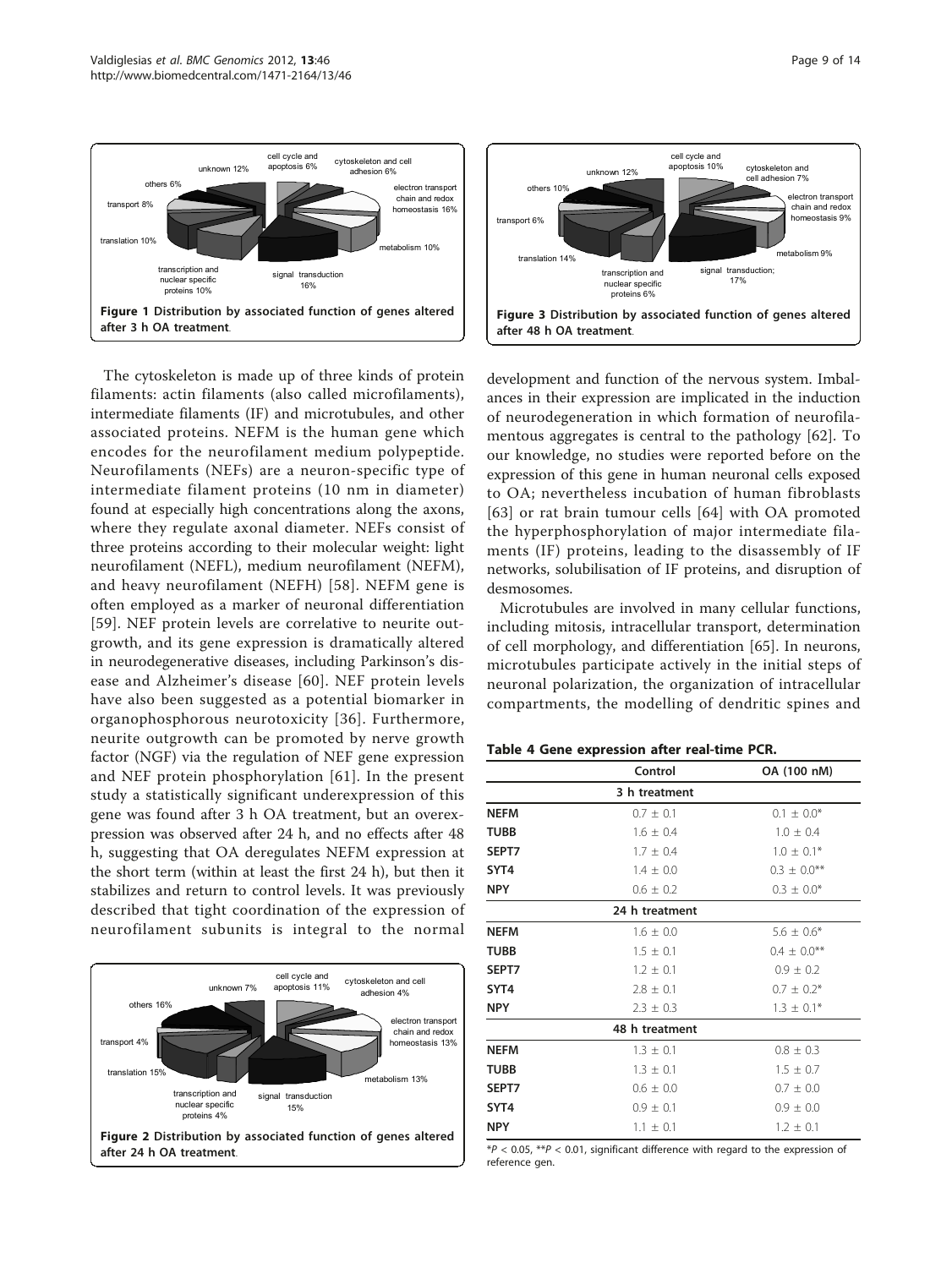the trafficking of cargo molecules to pre-, post- or extrasynaptic domains [\[66](#page-12-0)]. Tubulin, the subunit protein of microtubules, is a heterodimer, with both  $\alpha$ - and  $\beta$ tubulin isotypes, differing from each other in amino acid sequence [[67\]](#page-12-0). In our study, the expression levels of TUBB2A, the gene encoding for the tubulin  $\beta$  chain 2A, were analyzed in OA-treated neuronal cells. Data obtained from the real-time PCR analysis showed that this gene is down-regulated in OA-treated SHSY5Y cells at 3 h and 24 h, significantly only in the second case, but at 48 h its expression levels were not different from the control. Microtubules were found to be altered after OA exposure in some previous studies mainly due to the hyperphosphorilation of tau, a microtubule-associated protein which promotes microtubule enlargement. Inhibition of PP2A activity by OA was suggested to produce the abnormal tau hyperphosphorylation in vivo after hippocampal injection in rats [[68\]](#page-13-0) and in vitro in metabolically competent brain rats [[69\]](#page-13-0), in mouse hippocampal HT22 cell line [\[70](#page-13-0)] and in human neuronal NT2N and SHSY5Y cells [[48](#page-12-0)[,71\]](#page-13-0). Besides, Yano et al. [[56](#page-12-0)] found that OA induces reorganization of microtubules in human platelets via the phosphorylation of a microtubule-associated 90 kDa protein, and Benitez-King et al. [[72\]](#page-13-0) showed that OA produces cytoskeletal disorganization and microtubule disruption in N1E-115 neuroblastoma cells, as described in other neuronal cell culture models and in rat brain [[20,](#page-11-0)[73,74\]](#page-13-0). TUBB2A was characterized primarily as a neuronal  $\beta$ -tubulin isotype [[75\]](#page-13-0) and possess a high expression level in brain, peripheral nerves and muscles [[76\]](#page-13-0). Tubulin isotype composition may be a determinant factor on microtubule functions. Therefore, changes in expression levels of tubulin subtypes would alter the microtubule dynamics. In this sense, Falconer et al. [\[77\]](#page-13-0) demonstrated that TUBB2 is preferentially incorporated into stable microtubules during neuronal differentiation, and Hoffman and Cleveland [[78\]](#page-13-0) reported that the isotype TUBB2 is polymerized more efficiently than other isotypes. The higher expression observed in several types of tumours [[79\]](#page-13-0) and in cancer cells resistant to microtubule-binding drugs [[80](#page-13-0)] could be related with the more stability of TUBB2A isotype. The underexpression of TUBB2A observed in this work might contribute to cytoskeletal disruption effects of OA in a similar way, since the major isotype in neuronal cells and the more would be incorporated in a lesser extent to microtubules of SHSY5Y OA-exposed cells.

Septins are an evolutionarily conserved family of cytoskeleton GTP-binding proteins [\[81\]](#page-13-0). They play putative roles in cytokinesis, cellular morphogenesis, polarity determination, vesicle trafficking and apoptosis [[82-85](#page-13-0)]. Septins have been identified in all eukaryotic cells. Although yeast septins are better understood, the function of mammalian septins remains largely undefined [[86\]](#page-13-0). SEPT7 is a member of the septin family which is abundantly expressed in the central nervous system [[81\]](#page-13-0), but its functional role has not been reported yet [[87](#page-13-0)]. However, a previous study showed that SEPT7 is critical for spine morphogenesis and dendrite development during neuronal maturation [[87\]](#page-13-0) and other study confirmed that SEPT7 directly interacts with CENP-E via the C-terminal coiled-coil region. This SEPT7-CENP-E interaction is critical for a stable CENP-E localization to the kinetochore and for achieving chromosome alignment at the equator [[88\]](#page-13-0). SEPT7 has been also related to oncogenesis. After investigating SEPT7 expression in a large number of human glioma tissue samples, Jia et al. [\[86](#page-13-0)] found that the expression of this gene was generally down-regulated in gliomas or even absent in some high-grade tumours. Furthermore, they showed that SEPT7 induces cell apoptosis through down-regulation of Bcl-2 and up-regulation of caspase-3, and increased cell apoptosis also contributes to the inhibitory effect of SEPT7 on glioma cell growth. Other studies showed that SEPT7 was much less expressed in brain tumours than in normal brain tissues [\[81](#page-13-0),[89\]](#page-13-0) and that neuroblastoma patients with higher SEPT7 mRNA expression might have better prognosis [[90\]](#page-13-0). In our study a significant decrease in the SEPT7 expression levels were found at 3 h, however no differences with regard to the control cells were observed after 24 or 48 h OA treatment.

Therefore, the results obtained from the genes related to cytoskeleton evaluated in this study suggest that the cytoskeleton disruption induced by OA described in previous works are due not only to the hyperphosphorylation of specific proteins caused by phosphatases inhibition, but also to short term alterations (mainly downregulation) in the expression levels of relevant genes involved in the maintenance of the cell structure as the TUBB2A, NEFM or SEPT7 genes. The fact that no effects of OA were observed after 48 h treatment in any of these genes could be related to cells ability to recover and return to their normal expression levels. However, cell viability was enormously reduced after 48 h OA treatment (microscopic observations). Thus, the absence of gene expression alterations found at that time might also be due to the fact that those cells intensely altered by OA in their gene expression at 3 and 24 h treatments underwent apoptosis or necrosis, being absent at 48 h.

## SYT4 and NPY expression: OA effects on synaptic neurotransmission

Synaptic neurotransmission is one of the most highly regulated of all vesicle trafficking events. Although many of the molecular components of synaptic vesicles, the presynaptic cytosol, and presynaptic plasma membrane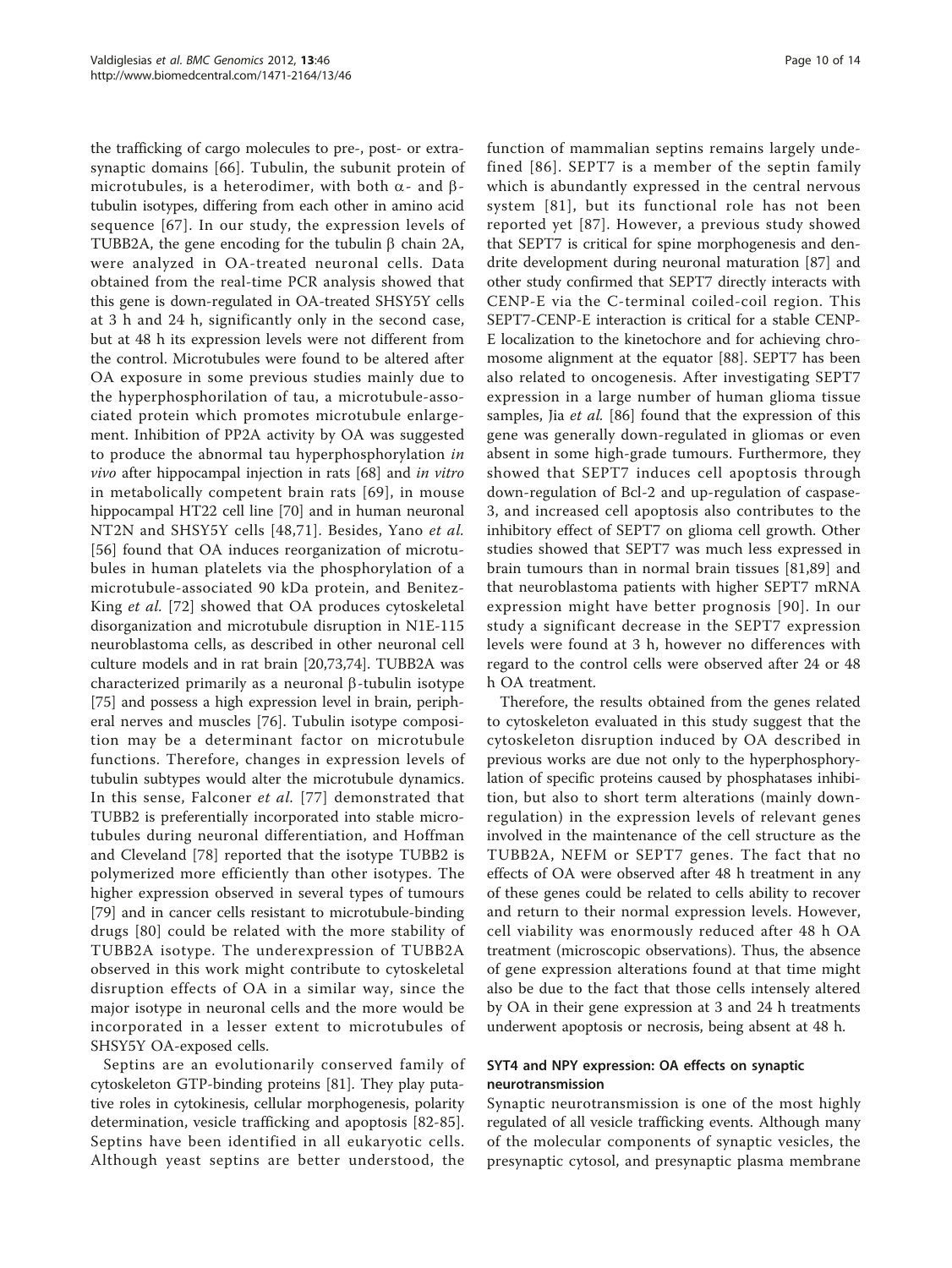have been identified, the mechanisms by which these components regulate stimulus evoked vesicle fusion and recycling are not completely understood yet. In this study, expression levels of two genes related to the neuronal signal transduction (SYT4 and NPY) after OA exposure were investigated.

The synaptotagmins (SYTs) are a family of proteins characterized by a short luminal  $NH<sub>2</sub>$  terminus, one transmembrane region, and tandem C2A and C2B domains [[91\]](#page-13-0). These synaptic proteins are also important in depolarization-induced,  $Ca<sup>2+</sup>$ -dependent fusion of the synaptic vesicles and presynaptic membrane [\[92](#page-13-0)]. Currently, it is thought that SYTs participate in the regulation of various steps during membrane fusion, primarily at the plasma membrane [[93\]](#page-13-0). There are at least 17 SYTs isoforms that have the potential to act as modulators of membrane fusion events. SYT4 is particularly interesting since it has been found to be potentially involved in a wide variety of activities in the brain [\[94](#page-13-0)]; it is an immediate early gene that is up-regulated following neuronal depolarization [[95\]](#page-13-0) and maps to a region of human chromosome 18 associated with schizophrenia and bipolar disease [[96\]](#page-13-0). Data obtained from real-time PCR showed that the SYT4 expression is inhibited by OA at 3 and 24 h exposure, but it recovers normal levels at 48 h treatment. In a previous study, loss of SYT4 results in a reduction of synaptic vesicles and a distortion of the Golgi structure in cultured hippocampal neurons [[94](#page-13-0)]. Golgi disruptions were also found in rat pancreatic cells after OA exposure [[45](#page-12-0)]. Besides, SYT4 affects a number of vesicle recycling properties in peptidergic nerve terminals in the posterior pituitary [[97](#page-13-0)]. Interestingly, SYT4 also appears to play a role in the maturation of secretory granules in neuroendocrine cells [[93](#page-13-0)], suggesting that it may also function in the movement of vesicles [[91\]](#page-13-0).

Neuropeptide Y (NPY) is a 36-amino acid peptide produced by neurons throughout the brain and by other secretor cells of the body. NPY has been associated with a number of physiological processes in the brain, including the regulation of energy balance, memory and learning, and epilepsy [[98\]](#page-13-0). Similarly to SYT4, NPY expression levels after OA exposure were found to be down-regulated at 3 and 24 h, but expression levels similar to control were observed at 48 h. A deregulation of the hypothalamic NPY system has been proposed to be related to several pathological and pathophysiological states including cancer cachexia [[99\]](#page-13-0), hyperinsulinemia and hypercorticism [[100\]](#page-13-0), obesity and metabolic syndrome [[101](#page-13-0)], and anorexia [[102\]](#page-13-0).

So far, no studies on SYT4 or NYP expression after OA exposure were reported, but several previous studies described neurotransmission alterations after OA exposure, and the down-regulation of genes involved in the synaptic processes found in this study could help to explain them. OA was found to inhibit mobilization of synaptic vesicles and depress  $Ca^{2+}$  release from sarcoplasmic reticulum in mouse neuromuscular junctions [[103](#page-13-0)], to disrupt synaptic vesicle trafficking in goldfish bipolar cells [\[104](#page-13-0)], and to interfere with the formation of synaptic vesicle clusters in nerve terminals of frog neuromuscular junctions [\[105](#page-13-0)]. In vivo, OA significantly reduces electrically induced inhibitory non-adrenergic, non-cholinergic (NANC) neurotransmission responses in the rat gastric fundus, while leaving direct muscular effects of the inhibitory NANC neurotransmitters vasoactive intestinal peptide and nitric oxide unaffected, suggesting a neural site of action [[106](#page-13-0)]. It was also reported that presynaptic clusters of synaptic vesicles at the frog neuromuscular junction can be disrupted by exposure to OA [[105\]](#page-13-0). Furthermore, our data involving genes related to neurotransmission could also underlie the OA effects previously reported on the rodent nervous system in vivo such as hyperexcitation [\[107](#page-13-0)], spatial memory deficit and neurodegeneration [[22\]](#page-11-0) and cognitive deficits [[48\]](#page-12-0). Similarly to the results obtained for the cytoskeleton genes expression, the expression levels of both SYT4 and NPY were highly depressed at 3 and 24 h OA exposure, but they went back to basal levels after 48 h, suggesting that surviving cells were able to recover from OA-induced gene expression alterations.

#### Conclusions

To elucidate the molecular mechanisms involved in the OA-induced neurotoxic effects, SSH was used in SHSY5Y cells to identify genes with altered expression level at designated treatment times in the promotion stage, including an early time point (3 h), a middle time point (24 h) and a late time point (48 h). A total of 247 known genes were found to be altered. At 3 h OA treatment genes altered are mainly involved in metabolism, including electron transport chain and transcription processes. At 24 and 48 h OA treatments, the percentage of genes related to translation, cell cycle and apoptosis increased. The percentage of genes related to signal transduction, cytoskeleton and metabolism was in general constant at the 3 treatment times.

The data obtained from SHH were confirmed by realtime PCR for 5 specific genes associated with neuronal cytoskeleton and neurotransmission: NEFM, TUBB2A, SEPT7, SYN4, and NPY. The expression levels of the three genes involved in cytoskeleton processes (NEFM, TUBB2A and SEPT7) were found to be altered at 3 and 24 h OA treatments. These alterations could help to explain the previously reported cytoskeleton modifications induced by OA including cell rounding, loss of stabilization of focal adhesions, loss of barrier properties,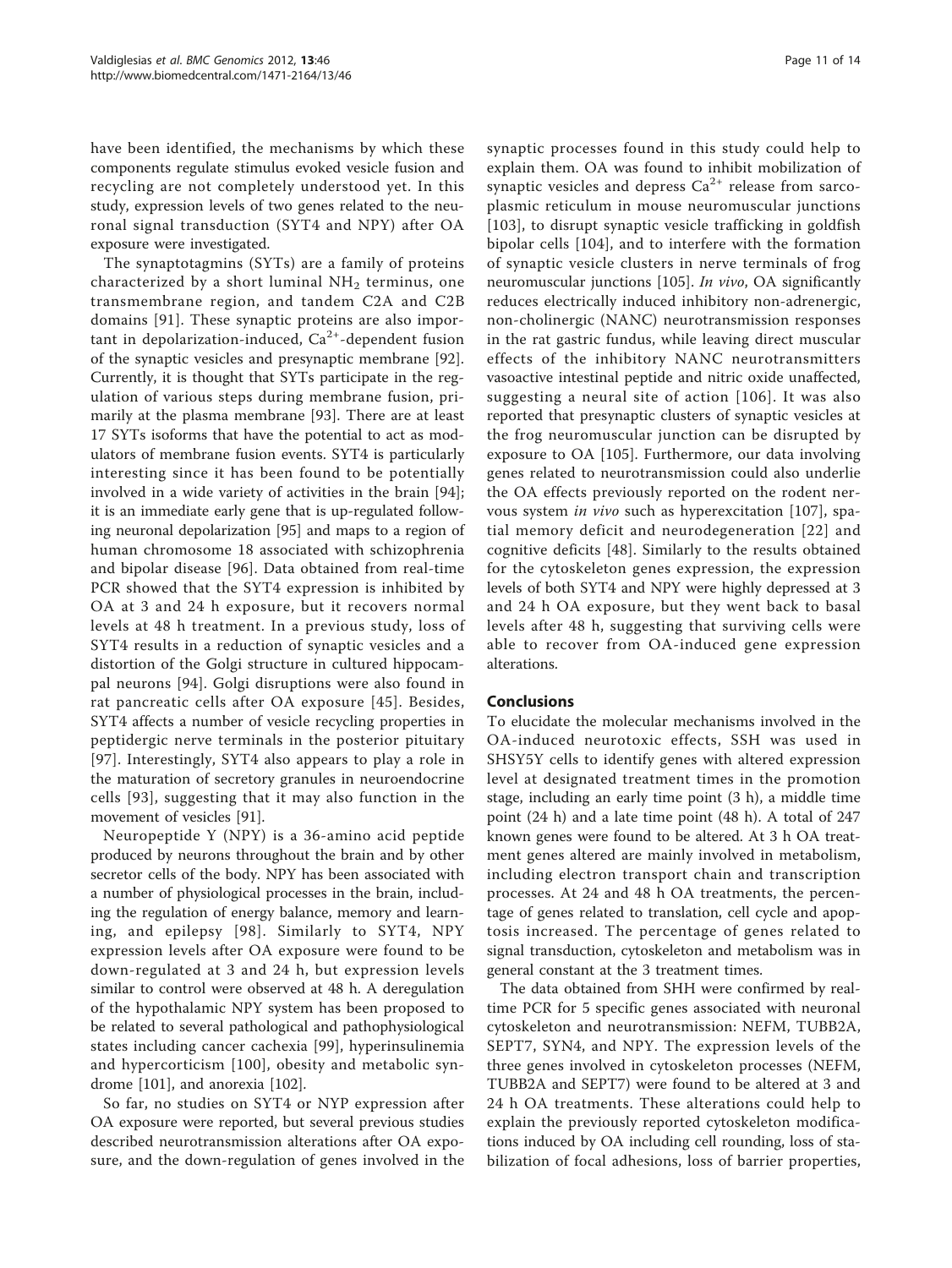<span id="page-11-0"></span>and loss of cell polarity [[56,57](#page-12-0)[,108-110](#page-13-0)]. The down-regulation observed at the short term (3 and 24 h) of the two genes participating in synaptic neurotransmission (SYT4 and NPY), might be the basis of several reported OA-induced neurotoxic effects [22,[48](#page-12-0)[,107\]](#page-13-0). No expression alterations were observed for any of the five studied genes at 48 h OA exposure, so surviving cells recovered their normal gene expression levels. In order to test whether current results are dependent on OA dose, similar experiments testing different OA concentrations are currently being carried out. Further investigations on the expression patterns of other relevant genes is required in order to completely understand the different effects induced by OA in these and other cells.

## Additional material

[Additional file 1: S](http://www.biomedcentral.com/content/supplementary/1471-2164-13-46-S1.XLS)ingle gene set enrichment analysis (KEGG pathways) of genes from forward libraries. Excel spreadsheet showing the results obtained from FatiGO analysis of the genes upregulated in SSH.

[Additional file 2: S](http://www.biomedcentral.com/content/supplementary/1471-2164-13-46-S2.XLS)ingle gene set enrichment analysis (KEGG pathways) of genes from reverse libraries. Excel spreadsheet showing the results obtained from FatiGO analysis of the genes downregulated in SSH.

#### Acknowledgements

This work was funded by a grant from the Spanish Ministry of Science and Innovation (PSI2010-15115). V. Valdiglesias was supported by a fellowship from the University of A Coruña. Authors would like to thank the Genomics Service from INIBIC (Complejo Hospitalario Universitario A Coruña) for providing their facilities.

#### Author details

<sup>1</sup>Toxicology Unit, Psychobiology Department, University of A Coruña, Edificio de Servicios Centrales de Investigación, Campus Elviña s/n, 15071 A Coruña, Spain. <sup>2</sup>Department of Cell and Molecular Biology, University of A Coruña, Faculty of Sciences, Campus A Zapateira s/n, 15071 A Coruña, Spain.

#### Authors' contributions

VV performed the cell culture, prepared SSH libraries, carried out the sequence analyses, did the molecular work and drafted the manuscript. JFT was involved in the conceptualization, design, and implementation of all experiments; helped with the SSH libraries and molecular work and revised the manuscript. EP helped with the experiment design and drafting and revision of the manuscript. JM, the first author's (VV) Ph.D. co-supervisor, was involved in the conceptualization, design, and revision of the manuscript. BL, the other first author's (VV) Ph.D. co-supervisor, was involved in the conceptualization, design and implementation of experiments, and took an active part in data interpretation and writing of this manuscript. All authors read and approved the final manuscript.

#### Received: 15 July 2010 Accepted: 27 January 2012 Published: 27 January 2012

#### References

- Tachibana K, Scheurrer PJ, Tsukitani Y, Kikuchi H, Engen DV, Clardy J, Gopichand Y, Schimitz FJ: Okadaic acid, a cytotoxicity polyether from two marine sponges of genus Halichondria. J Am Chem Soc 1981, 103.
- Aune T, Yndestad M: Diarrhetic shellfish poisoning. In Algal Toxins in Seafood and Drinking Water. Edited by: Falconer IR. London and New York: Academic Press; 1993:87-104.
- 3. Vale C, Botana LM: [Marine toxins and the cytoskeleton: okadaic acid and](http://www.ncbi.nlm.nih.gov/pubmed/19016863?dopt=Abstract) [dinophysistoxins.](http://www.ncbi.nlm.nih.gov/pubmed/19016863?dopt=Abstract) FEBS J 2008, 275:6060-6066.
- 4. Fujiki H, Suganuma M, Suguri H, Yoshizawa S, Takagi K, Uda N, Wakamatsu K, Yamada K, Murata M, Yasumoto T, et al: [Diarrhetic shellfish](http://www.ncbi.nlm.nih.gov/pubmed/3143697?dopt=Abstract) [toxin, dinophysistoxin-1, is a potent tumor promoter on mouse skin.](http://www.ncbi.nlm.nih.gov/pubmed/3143697?dopt=Abstract) Jpn J Cancer Res 1988, 79:1089-1093.
- 5. Suganuma M, Fujiki H, Suguiri H, Yoshizwa S, Hirota M, Nakayasu M, Ojika M, Wakamatsu K, Yamada K, Sugimura T: [Okadaic acid: an additional](http://www.ncbi.nlm.nih.gov/pubmed/3126494?dopt=Abstract) [non-phorbol-12-tetrade-canoate-13-acetate type tumour promoter.](http://www.ncbi.nlm.nih.gov/pubmed/3126494?dopt=Abstract) Proc Natl Acad Sci USA 1988, 85:1768-1771.
- 6. Le Hegarat L, Puech L, Fessard V, Poul JM, Dragacci S: [Aneugenic potential](http://www.ncbi.nlm.nih.gov/pubmed/12714697?dopt=Abstract) [of okadaic acid revealed by the micronucleus assay combined with the](http://www.ncbi.nlm.nih.gov/pubmed/12714697?dopt=Abstract) [FISH technique in CHO-K1 cells.](http://www.ncbi.nlm.nih.gov/pubmed/12714697?dopt=Abstract) Mutagenesis 2003, 18:293-298.
- 7. Carvalho PS, Catian R, Moukha S, Matias WG, Creppy EE: [Comparative study](http://www.ncbi.nlm.nih.gov/pubmed/16823071?dopt=Abstract) [of domoic acid and okadaic acid induced-chromosomal abnormalities in](http://www.ncbi.nlm.nih.gov/pubmed/16823071?dopt=Abstract) [the Caco-2 cell line.](http://www.ncbi.nlm.nih.gov/pubmed/16823071?dopt=Abstract) Int J Environ Res Public Health 2006, 3:4-10.
- 8. Valdiglesias V, Laffon B, Pásaro E, Méndez J: [Evaluation of okadaic acid](http://www.ncbi.nlm.nih.gov/pubmed/21707423?dopt=Abstract)[induced genotoxicity in human cells using the micronucleus test and](http://www.ncbi.nlm.nih.gov/pubmed/21707423?dopt=Abstract) γ[H2AX analysis.](http://www.ncbi.nlm.nih.gov/pubmed/21707423?dopt=Abstract) J Toxicol Environ Health A 2011, 74:980-992
- 9. Fessard V, Grosse Y, Pfohl-Leszkowicz A, Puiseux-Dao S: [Okadaic acid](http://www.ncbi.nlm.nih.gov/pubmed/8980699?dopt=Abstract) [treatment induces DNA adduct formation in BHK21 C13 fibroblasts and](http://www.ncbi.nlm.nih.gov/pubmed/8980699?dopt=Abstract) [HESV keratinocytes.](http://www.ncbi.nlm.nih.gov/pubmed/8980699?dopt=Abstract) Mutat Res 1996, 361:133-141.
- 10. Valdiglesias V, Laffon B, Pásaro E, Cemeli E, Anderson D, Méndez J: [Induction of oxidative damage by the marine toxin okadaic acid](http://www.ncbi.nlm.nih.gov/pubmed/21396392?dopt=Abstract) [depends on human cell type.](http://www.ncbi.nlm.nih.gov/pubmed/21396392?dopt=Abstract) Toxicon 2011, 57:882-888.
- 11. Valdiglesias V, Méndez J, Pásaro E, Cemeli E, Anderson D, Laffon B: [Assessment of okadaic acid effects on cytotoxicity, DNA damage and](http://www.ncbi.nlm.nih.gov/pubmed/20621797?dopt=Abstract) [DNA repair in human cells.](http://www.ncbi.nlm.nih.gov/pubmed/20621797?dopt=Abstract) Mutat Res 2010, 689:74-79.
- 12. Van Dolah FM, Ramsdell JS: [Okadaic acid inhibits a protein phosphatase](http://www.ncbi.nlm.nih.gov/pubmed/1320037?dopt=Abstract) [activity involved in formation of the mitotic spindle of GH4 rat pituitary](http://www.ncbi.nlm.nih.gov/pubmed/1320037?dopt=Abstract) [cells.](http://www.ncbi.nlm.nih.gov/pubmed/1320037?dopt=Abstract) J Cell Physiol 1992, 152:190-198.
- 13. Ghosh S, Paweletz N, Schroeter D: [Effects of okadaic acid on mitotic HeLa](http://www.ncbi.nlm.nih.gov/pubmed/1331133?dopt=Abstract) [cells.](http://www.ncbi.nlm.nih.gov/pubmed/1331133?dopt=Abstract) J Cell Sci 1992, 103:117-124.
- 14. Rajesh D, Schell K, Verma AK: [Ras mutation, irrespective of cell type and](http://www.ncbi.nlm.nih.gov/pubmed/10462539?dopt=Abstract) p53 status, determines a cell'[s destiny to undergo apoptosis by okadaic](http://www.ncbi.nlm.nih.gov/pubmed/10462539?dopt=Abstract) [acid, an inhibitor of protein phosphatase 1 and 2A.](http://www.ncbi.nlm.nih.gov/pubmed/10462539?dopt=Abstract) Mol Pharmacol 1999, 56:515-525.
- 15. Valdiglesias V, Laffon B, Pásaro E, Méndez J: [Okadaic acid induces](http://www.ncbi.nlm.nih.gov/pubmed/21526234?dopt=Abstract) [morphological changes, apoptosis and cell cycle alterations in different](http://www.ncbi.nlm.nih.gov/pubmed/21526234?dopt=Abstract) [human cell types.](http://www.ncbi.nlm.nih.gov/pubmed/21526234?dopt=Abstract) J Environ Monit 2011, 13:1831-1840.
- 16. Lerga A, Richard C, Delgado MD, Canelles M, Frade P, Cuadrado MA, Leon J: [Apoptosis and mitotic arrest are two independent effects of the protein](http://www.ncbi.nlm.nih.gov/pubmed/10381376?dopt=Abstract) [phosphatases inhibitor okadaic acid in K562 leukemia cells.](http://www.ncbi.nlm.nih.gov/pubmed/10381376?dopt=Abstract) Biochem Biophys Res Commun 1999, 260:256-264.
- 17. Casarini L, Franchini A, Malagoli D, Ottaviani E: [Evaluation of the effects of](http://www.ncbi.nlm.nih.gov/pubmed/17280804?dopt=Abstract) [the marine toxin okadaic acid by using FETAX assay.](http://www.ncbi.nlm.nih.gov/pubmed/17280804?dopt=Abstract) Toxicol Lett 2007, 169:145-151.
- 18. Ehlers A, Stempin S, Al-Hamwi R, Lampen A: [Embryotoxic effects of the](http://www.ncbi.nlm.nih.gov/pubmed/20026154?dopt=Abstract) [marine biotoxin okadaic acid on murine embryonic stem cells.](http://www.ncbi.nlm.nih.gov/pubmed/20026154?dopt=Abstract) Toxicon 2010, 55:855-863
- 19. FAO (Food and Agriculture Organization): Marine Biotoxins. FAO Food and Nutritrion Paper 80 Rome: Food and Agriculture Organization of the United Nations; 2004.
- 20. Arias C, Sharma N, Davies P, Shafit-Zagardo B: [Okadaic acid induces early](http://www.ncbi.nlm.nih.gov/pubmed/8336148?dopt=Abstract) [changes in microtubule-associated protein 2 and tau phosphorylation](http://www.ncbi.nlm.nih.gov/pubmed/8336148?dopt=Abstract) [prior to neurodegeneration in cultured cortical neurons.](http://www.ncbi.nlm.nih.gov/pubmed/8336148?dopt=Abstract) J Neurochem 1993, 61:673-682.
- 21. Nuydens R, de Jong M, Van Den Kieboom G, Heers C, Dispersyn G, Cornelissen F, Nuyens R, Borgers M, Geerts H: [Okadaic acid-induced](http://www.ncbi.nlm.nih.gov/pubmed/9489733?dopt=Abstract) [apoptosis in neuronal cells: evidence for an abortive mitotic attempt.](http://www.ncbi.nlm.nih.gov/pubmed/9489733?dopt=Abstract) J Neurochem 1998, 70:1124-1133.
- 22. He J, Yamada K, Zou LB, Nabeshima T: [Spatial memory deficit and](http://www.ncbi.nlm.nih.gov/pubmed/11810406?dopt=Abstract) [neurodegeneration induced by the direct injection of okadaic acid into](http://www.ncbi.nlm.nih.gov/pubmed/11810406?dopt=Abstract) [the hippocampus in rats.](http://www.ncbi.nlm.nih.gov/pubmed/11810406?dopt=Abstract) J Neural Transm 2001, 108:1435-1443.
- 23. Zhang Z, Simpkins JW: Okadaic acid induces cognitive deficiency in rats. Society for Neuroscience 2008, Abstract No. 556.4/BB25.
- 24. Bialojan C, Takai A: [Inhibitory effect of a marine-sponge toxin, okadaic](http://www.ncbi.nlm.nih.gov/pubmed/2851982?dopt=Abstract) [acid, on protein phosphatases. Specificity and kinetics.](http://www.ncbi.nlm.nih.gov/pubmed/2851982?dopt=Abstract) Biochem J 1988, 256:283-290.
- 25. Traoré A, Baudrimont I, Dano S, Sanni A, Larondelle Y, Schneider YJ, Creppy EE: [Epigenetic properties of the diarrhetic marine toxin okadaic](http://www.ncbi.nlm.nih.gov/pubmed/14504690?dopt=Abstract)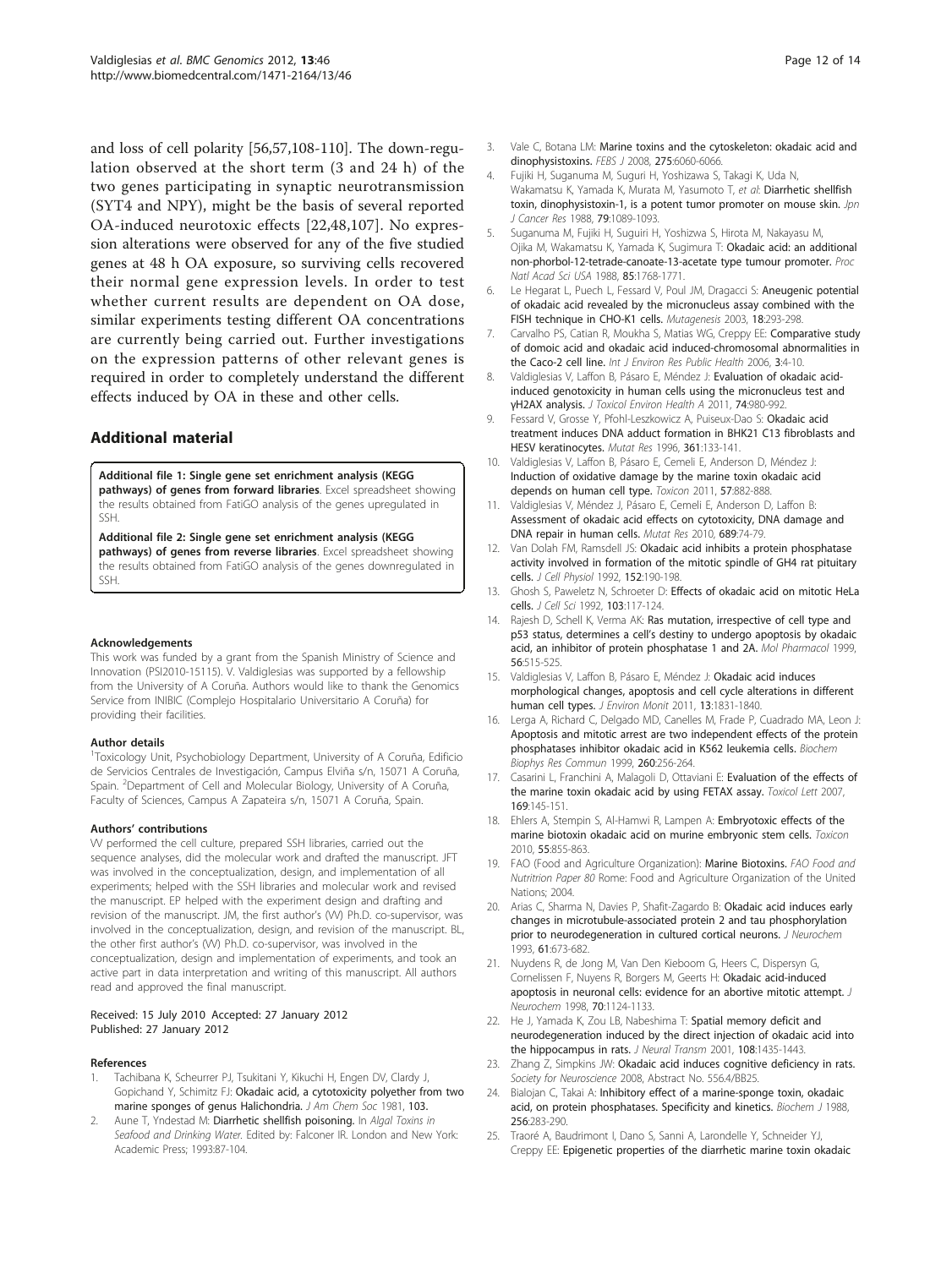<span id="page-12-0"></span>[acid: inhibition of the gap junctional intercellular communication in a](http://www.ncbi.nlm.nih.gov/pubmed/14504690?dopt=Abstract) [human intestine epithelial cell line.](http://www.ncbi.nlm.nih.gov/pubmed/14504690?dopt=Abstract) Arch Toxicol 2003, 77:657-662.

- 26. Sheppeck JEI, Gauss CM, Chamberlin AR: [Inhibition of the Ser-Thr](http://www.ncbi.nlm.nih.gov/pubmed/9354230?dopt=Abstract) [phosphatases PP1 and PP2A by naturally occurring toxins.](http://www.ncbi.nlm.nih.gov/pubmed/9354230?dopt=Abstract) Bioorg Med Chem 1997, 5:1739-1750.
- 27. Schröder HC, Breter HJ, Fattorusso E, Ushijima H, Wiens M, Steffen R, Batel R, Müller WE: [Okadaic acid, an apoptogenic toxin for symbiotic/](http://www.ncbi.nlm.nih.gov/pubmed/16820487?dopt=Abstract) [parasitic annelids in the demosponge](http://www.ncbi.nlm.nih.gov/pubmed/16820487?dopt=Abstract) Suberites domuncula. Appl Environ Microbiol 2006, 72:4907-4916.
- 28. Sugiyama N, Konoki K, Tachibana K: [Isolation and characterization of](http://www.ncbi.nlm.nih.gov/pubmed/17867706?dopt=Abstract) [okadaic acid binding proteins from the marine sponge](http://www.ncbi.nlm.nih.gov/pubmed/17867706?dopt=Abstract) Halichondria [okadai](http://www.ncbi.nlm.nih.gov/pubmed/17867706?dopt=Abstract). Biochemistry 2007, 46:11410-11420.
- 29. Hillmann A, Dunne E, Kenny D: cDNA Amplification by SMART-PCR and Suppression Subtractive Hybridization (SSH)-PCR. In DNA and RNA Profiling in Human Blood: Methods and Protocols Edited by: Peter Bugert 2009, 496:223-243.
- 30. Hellemans J, Mortier G, De Paepe A, Speleman F, Vandesompele J: [qBase](http://www.ncbi.nlm.nih.gov/pubmed/17291332?dopt=Abstract) [relative quantification framework and software management and](http://www.ncbi.nlm.nih.gov/pubmed/17291332?dopt=Abstract) [automated analysis of real-time quantitative PCR data.](http://www.ncbi.nlm.nih.gov/pubmed/17291332?dopt=Abstract) Genome Biol 2007, 8:R19.
- 31. Vandesompele J, De Preter K, Pattyn F, Poppe B, Van Roy N, De Paepe A, Speleman F: Accurate normalization of real-time quantitative RT-PCR data by genomic averaging of multiple control genes. Genome Biol 2002, 3, Research0034.
- 32. Encinas M, Iglesias M, Llecha N, Comella JX: [Extracellular-regulated kinases](http://www.ncbi.nlm.nih.gov/pubmed/10501184?dopt=Abstract) [and phosphatidylinositol 3-kinase are involved in brain-derived](http://www.ncbi.nlm.nih.gov/pubmed/10501184?dopt=Abstract) [neurotrophic factor-mediated survival and neuritogenesis of the](http://www.ncbi.nlm.nih.gov/pubmed/10501184?dopt=Abstract) [neuroblastoma cell line SH-SY5Y.](http://www.ncbi.nlm.nih.gov/pubmed/10501184?dopt=Abstract) J Neurochem 1999, 73:1409-1421.
- 33. Gomez-Santos C, Ferrer I, Reiriz J, Vinals F, Barrachina M, Ambrosio S: [MPP+](http://www.ncbi.nlm.nih.gov/pubmed/12062470?dopt=Abstract) [increases alpha-synuclein expression and ERK/MAP-kinase](http://www.ncbi.nlm.nih.gov/pubmed/12062470?dopt=Abstract) [phosphorylation in human neuroblastoma SH-SY5Y cells.](http://www.ncbi.nlm.nih.gov/pubmed/12062470?dopt=Abstract) Brain Res 2002, 935:32-39.
- 34. Hasegawa T, Matsuzaki M, Takeda A, Kikuchi A, Furukawa K, Shibahara S, Itoyama Y: [Increased dopamine and its metabolites in SH-SY5Y](http://www.ncbi.nlm.nih.gov/pubmed/14511124?dopt=Abstract) [neuroblastoma cells that express tyrosinase.](http://www.ncbi.nlm.nih.gov/pubmed/14511124?dopt=Abstract) J Neurochem 2003, 87:470-475.
- 35. Hong MS, Hong SJ, Barhoumi R, Burghardt RC, Donnelly KC, Wild JR, Venkatraj V, Tiffany-Castiglioni E: [Neurotoxicity induced in differentiated](http://www.ncbi.nlm.nih.gov/pubmed/12639502?dopt=Abstract) [SK-N-SH-SY5Y human neuroblastoma cells by organophosphorus](http://www.ncbi.nlm.nih.gov/pubmed/12639502?dopt=Abstract) [compounds.](http://www.ncbi.nlm.nih.gov/pubmed/12639502?dopt=Abstract) Toxicol Appl Pharmacol 2003, 186:110-118.
- 36. Cho T, Tiffany-Castiglioni E: [Neurofilament 200 as an indicator of](http://www.ncbi.nlm.nih.gov/pubmed/15205030?dopt=Abstract) [differences between mipafox and paraoxon sensitivity in SY5Y](http://www.ncbi.nlm.nih.gov/pubmed/15205030?dopt=Abstract) [neuroblastoma cells.](http://www.ncbi.nlm.nih.gov/pubmed/15205030?dopt=Abstract) J Toxicol Environ Health A 2004, 67:987-1000.
- 37. Di Daniel E, Mudge AW, Maycox PR: [Comparative analysis of the effects](http://www.ncbi.nlm.nih.gov/pubmed/15654930?dopt=Abstract) [of four mood stabilizers in SH-SY5Y cells and in primary neurons.](http://www.ncbi.nlm.nih.gov/pubmed/15654930?dopt=Abstract) Bipolar Disord 2005, 7:33-41.
- 38. Cable EE, Kuhn BR, Isom HC: [Effects of modulators of protein](http://www.ncbi.nlm.nih.gov/pubmed/12042071?dopt=Abstract) [phosphorylation on heme metabolism in human hepatic cells: induction](http://www.ncbi.nlm.nih.gov/pubmed/12042071?dopt=Abstract) [of delta-aminolevulinic synthase mRNA and protein by okadaic acid.](http://www.ncbi.nlm.nih.gov/pubmed/12042071?dopt=Abstract) DNA Cell Biol 2002, 21:323-332.
- 39. Shisheva A, Shechter Y: [Effect of okadaic acid in rat adipocytes:](http://www.ncbi.nlm.nih.gov/pubmed/1657568?dopt=Abstract) [differential stimulation of glucose and lipid metabolism and induction](http://www.ncbi.nlm.nih.gov/pubmed/1657568?dopt=Abstract) [of refractoriness to insulin and vanadate.](http://www.ncbi.nlm.nih.gov/pubmed/1657568?dopt=Abstract) Endocrinology 1991, 129-2279-2288
- 40. Tanti JF, Grémeaux T, Van Obberghen E, Le Marchand-Brustel Y: [Effects of](http://www.ncbi.nlm.nih.gov/pubmed/1846612?dopt=Abstract) [okadaic acid, an inhibitor of protein phosphatases-1 and -2A, on](http://www.ncbi.nlm.nih.gov/pubmed/1846612?dopt=Abstract) [glucose transport and metabolism in skeletal muscle.](http://www.ncbi.nlm.nih.gov/pubmed/1846612?dopt=Abstract) J Biol Chem 1991, 266:2099-2103.
- 41. Espiña B, Louzao MC, Cagide E, Alfonso A, Vieytes MR, Yasumoto T, Botana LM: [The methyl ester of okadaic acid is more potent than](http://www.ncbi.nlm.nih.gov/pubmed/20015092?dopt=Abstract) [okadaic acid in disrupting the actin cytoskeleton and metabolism of](http://www.ncbi.nlm.nih.gov/pubmed/20015092?dopt=Abstract) [primary cultured hepatocytes.](http://www.ncbi.nlm.nih.gov/pubmed/20015092?dopt=Abstract) Br J Pharmacol 2010, 159:337-344.
- 42. Lago J, Santaclara F, Vieites JM, Cabado AG: [Collapse of mitochondrial](http://www.ncbi.nlm.nih.gov/pubmed/16135376?dopt=Abstract) [membrane potential and caspases activation are early events in okadaic](http://www.ncbi.nlm.nih.gov/pubmed/16135376?dopt=Abstract) [acid-treated Caco-2 cells.](http://www.ncbi.nlm.nih.gov/pubmed/16135376?dopt=Abstract) Toxicon 2005, 46:579-586.
- 43. Túnez JA, Druker-Colín R, Muñoz MC, Montilla P: Cytoprotection by melatonin, precursors and metabolites in an in vitro model of neurotoxicity induced by okadaic acid. Lett Durg Design Discov 2005, 2:316-321.
- 44. Ferrero-Gutiérrez A, Pérez-Gómez A, Novelli A, Fernández-Sánchez MT: [Inhibition of protein phosphatases impairs the ability of astrocytes to](http://www.ncbi.nlm.nih.gov/pubmed/18313406?dopt=Abstract) [detoxify hydrogen peroxide.](http://www.ncbi.nlm.nih.gov/pubmed/18313406?dopt=Abstract) Free Rad Biol Med 2008, 44:1806-1816.
- 45. Waschulewski IH, Kruse ML, Agricola B, Kern HF, Schmidt WE: [Okadaic acid](http://www.ncbi.nlm.nih.gov/pubmed/8764200?dopt=Abstract) [disrupts Golgi structure and impairs enzyme synthesis and secretion in](http://www.ncbi.nlm.nih.gov/pubmed/8764200?dopt=Abstract) [the rat pancreas.](http://www.ncbi.nlm.nih.gov/pubmed/8764200?dopt=Abstract) Am J Physiol 1996, 270:G939-947.
- 46. Matias WG, Bonini M, Creppy EE: [Inhibition of protein synthesis in a cell](http://www.ncbi.nlm.nih.gov/pubmed/8656452?dopt=Abstract)[free system and Vero cells by okadaic acid, a diarrhetic shellfish toxin.](http://www.ncbi.nlm.nih.gov/pubmed/8656452?dopt=Abstract) J Toxicol Environ Health 1996, 48:309-317.
- 47. Ao L, Liu JY, Gao LH, Liu SX, Yang MS, Huang MH, Cao J: [Differential](http://www.ncbi.nlm.nih.gov/pubmed/17935941?dopt=Abstract) [expression of genes associated with cell proliferation and apoptosis](http://www.ncbi.nlm.nih.gov/pubmed/17935941?dopt=Abstract) [induced by okadaic acid during the transformation process of BALB/c](http://www.ncbi.nlm.nih.gov/pubmed/17935941?dopt=Abstract) [3T3 cells.](http://www.ncbi.nlm.nih.gov/pubmed/17935941?dopt=Abstract) Toxicol In Vitro 2008, 22:116-127.
- 48. Zhang Z, Simpkins JW: [Okadaic acid induces tau phosphorylation in](http://www.ncbi.nlm.nih.gov/pubmed/20457142?dopt=Abstract) [SH-SY5Y cells in an estrogen-preventable manner.](http://www.ncbi.nlm.nih.gov/pubmed/20457142?dopt=Abstract) Brain Res 2010, 1345:176-181.
- 49. Mattson MP: Neurotransmitters in the regulation of neuronal cytoarchitecture. Brain Res Rev 1988, 13:179-212.
- 50. Vega IE, Hsu SC: [The exocyst complex associates with microtubules to](http://www.ncbi.nlm.nih.gov/pubmed/11356872?dopt=Abstract) [mediate vesicle targeting and neurite outgrowth.](http://www.ncbi.nlm.nih.gov/pubmed/11356872?dopt=Abstract) J Neurosci 2001, 21:3839-3848.
- 51. Cid-Arregui A, De Hoop M, Dotti CG: [Mechanism of neuronal polarity.](http://www.ncbi.nlm.nih.gov/pubmed/7566334?dopt=Abstract) Neurobiol Aging 1995, 16:239-243.
- 52. Reinsch SS, Mitchison TJ, Kirschner M: [Microtubule polymer assembly and](http://www.ncbi.nlm.nih.gov/pubmed/1717484?dopt=Abstract) [transport during axonal elongation.](http://www.ncbi.nlm.nih.gov/pubmed/1717484?dopt=Abstract) J Cell Biol 1991, 115:365-379.
- 53. Trifaro JM, Vitale ML: [Cytoskeleton dynamics during neurotransmitter](http://www.ncbi.nlm.nih.gov/pubmed/7507620?dopt=Abstract) [release.](http://www.ncbi.nlm.nih.gov/pubmed/7507620?dopt=Abstract) Trends Neurosci 1993, 16:466-472.
- 54. Nakamura S, Akiguchi I, Kameyama M, Mizuno N: Age-related changes of pyramidal cell basal dendrites in layers III and V of human motor cortex: a quantitative Golgi study. Acta Neuropathol (Berl.) 1985, 65:281-284.
- 55. Kowall NW, Kosik KS: [Axonal disruption and aberrant localization of tau](http://www.ncbi.nlm.nih.gov/pubmed/3122646?dopt=Abstract) [protein characterize the neuropil pathology of Alzheimer](http://www.ncbi.nlm.nih.gov/pubmed/3122646?dopt=Abstract)'s disease. Ann Neurol 1987, 22:639-643.
- 56. Yano Y, Sakon M, Kambayashi J, Kawasaki T, Senda T, Tanaka K, Yamada F, Shibata N: [Cytoskeletal reorganization of human platelets induced by](http://www.ncbi.nlm.nih.gov/pubmed/7733881?dopt=Abstract) [the protein phosphatase 1/2 A inhibitors okadaic acid and calyculin A.](http://www.ncbi.nlm.nih.gov/pubmed/7733881?dopt=Abstract) Biochem J 1995, 307:439-449.
- 57. Cabado AG, Leira F, Vieytes MR, Vieites JM, Botana LM: [Cytoskeletal](http://www.ncbi.nlm.nih.gov/pubmed/14652712?dopt=Abstract) [disruption is the key factor that triggers apoptosis in okadaic acid](http://www.ncbi.nlm.nih.gov/pubmed/14652712?dopt=Abstract)[treated neuroblastoma cells.](http://www.ncbi.nlm.nih.gov/pubmed/14652712?dopt=Abstract) Arch Toxicol 2004, 78:74-85.
- 58. Qian Y, Zheng Y, Tiffany-Castiglioni E: [Valproate reversibly reduces neurite](http://www.ncbi.nlm.nih.gov/pubmed/19766605?dopt=Abstract) [outgrowth by human SY5Y neuroblastoma cells.](http://www.ncbi.nlm.nih.gov/pubmed/19766605?dopt=Abstract) Brain Res 2009, 1302:21-33.
- 59. Hofsli E, Wheeler TE, Langaas M, Lægreid A, Thommesen L: [Identification](http://www.ncbi.nlm.nih.gov/pubmed/18827820?dopt=Abstract) [of novel neuroendocrine-specific tumour genes.](http://www.ncbi.nlm.nih.gov/pubmed/18827820?dopt=Abstract) Br J Cancer 2008, 99:1330-1339.
- 60. Al-Chalabi A, MilleR CC: [Neurofilaments and neurological disease.](http://www.ncbi.nlm.nih.gov/pubmed/12655642?dopt=Abstract) Bioessays 2003, 25:346-355.
- 61. Lindenbaum MH, Carbonetto S, Grosveld F, Flavell D, Mushynski WE: [Transcriptional and post-transcriptional effects of nerve growth factor](http://www.ncbi.nlm.nih.gov/pubmed/3128545?dopt=Abstract) [on expression of the three neurofilament subunits in PC-12 cells.](http://www.ncbi.nlm.nih.gov/pubmed/3128545?dopt=Abstract) J Biol Chem 1988, 263:5662-5667.
- 62. Thyagarajan M, Strong MJ, Szaro BJ: Post-transcriptional control of neurofilaments in development and disease. Experim Cell Res 2007, 313:2088-2097.
- 63. Yatsunami J, Fujiki H, Suganuma M, Yoshizawa S, Eriksson JE, Olson MO, Goldman RD: [Vimentin is hyperphosphorylated in primary human](http://www.ncbi.nlm.nih.gov/pubmed/1647766?dopt=Abstract) [fibroblasts treated with okadaic acid.](http://www.ncbi.nlm.nih.gov/pubmed/1647766?dopt=Abstract) Biochem Biophys Res Commun 1991, 177:1165-1170.
- 64. Lee WC, Yu JS, Yang SD, Lai YK: [Reversible hyperphosphorylation and](http://www.ncbi.nlm.nih.gov/pubmed/1331124?dopt=Abstract) [reorganization of vimentin intermediate filaments by okadaic acid in 9L](http://www.ncbi.nlm.nih.gov/pubmed/1331124?dopt=Abstract) [rat brain tumor cells.](http://www.ncbi.nlm.nih.gov/pubmed/1331124?dopt=Abstract) J Cell Biochem 1992, 49:378-393.
- 65. Howard J, Hyman AA: [Dynamics and mechanics of the microtubule plus](http://www.ncbi.nlm.nih.gov/pubmed/12700769?dopt=Abstract) [end.](http://www.ncbi.nlm.nih.gov/pubmed/12700769?dopt=Abstract) Nature 2003, 422:753-758.
- 66. Janke C, Kneusse M: [Tubulin post-translational modifications: encoding](http://www.ncbi.nlm.nih.gov/pubmed/20541813?dopt=Abstract) [functions on the neuronal microtubule cytoskeleton.](http://www.ncbi.nlm.nih.gov/pubmed/20541813?dopt=Abstract) Trends Neurosci 2010, 33:362-372.
- 67. Guo F, An T, Rein KS: [The algal hepatotoxin okadaic acid is a substrate](http://www.ncbi.nlm.nih.gov/pubmed/19699225?dopt=Abstract) [for human cytochromes CYP3A4 and CYP3A5.](http://www.ncbi.nlm.nih.gov/pubmed/19699225?dopt=Abstract) Toxicon 2010, 55:325-332.